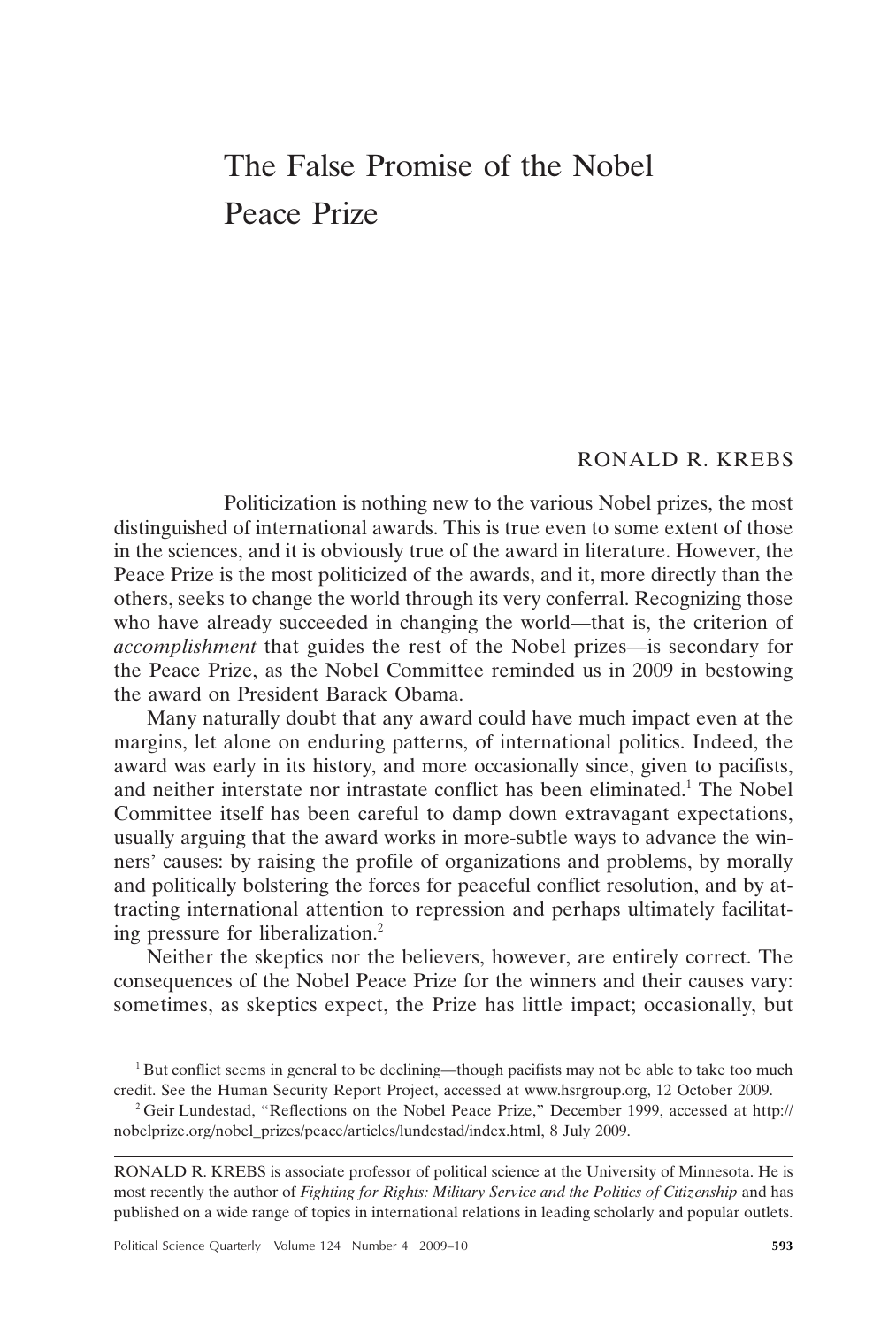more rarely than its advocates hope, it draws attention to ignored problems; but, sometimes, the award has also produced unexpected and unwanted outcomes—undermining organizational competence and sparking repressive state action. Such rarely recognized perverse consequences have become more common in recent years, since the Soviet–U.S. détente and especially since the end of the Cold War, as the Peace Prize has increasingly been given to promote domestic liberalization. It is precisely in this prominent category of cases that the good intentions of the Prize Committee have gone awry. In the short-to-medium run, the Peace Prize has more often brought the heavy hand of the state down on dissidents and has impeded, rather than promoted, conflict-free liberalization. If the Nobel Committee wishes to foster peaceful conflict resolution—a goal it has not been shy about endorsing—it should be more cognizant of the award's unintended consequences.

This article is heavily empirical, with clear normative implications, but it also has relevance to theoretical debates that animate international relations scholarship. Its argument and findings part ways with both a rigid realism as well as conventional institutionalism, falling into and furthering the family of approaches that, bridging between these two schools, has elsewhere been termed "realist institutionalist."<sup>3</sup> Whereas realists generally see international institutions as epiphenomenal, as reflections of power politics, $4$  this article claims, in line with institutionalist logic and findings, that the Nobel Peace Prize, which might be seen as a kind of international institution, can have an independent causal impact on state behavior.<sup>5</sup> However, whereas so-called neoliberals focus on how international institutions promote cooperation,<sup>6</sup> this article shows that the bestowal of the Prize can, contrary to neoliberal expectations, exacerbate conflict and prompt intensified state repression, generating dynamics and consequences that are the opposite of the Nobel Committee's purpose. The article thus also reflects realist proclivities: typical of the realist's pessimistic worldview, it is skeptical that human efforts to effect progressive change in global politics work in straightforward ways to yield such outcomes, and it is sensitive to the possibility and reality of unintended consequences in complex political systems.7 As Lisa Martin and Beth Simmons argued over a

<sup>3</sup> On "realist institutionalism," see Ronald R. Krebs, "Perverse Institutionalism: NATO and the Greco-Turkish Conflict," International Organization 53 (Spring 1999): 343–377. See also Victor D. Cha, "Abandonment, Entrapment and Neoclassical Realism in Asia: The U.S., Japan and Korea," International Studies Quarterly 44 (June 2000): 261–291.

<sup>4</sup> John J. Mearsheimer, "The False Promise of International Institutions," *International Security* 19 (Winter 1994): 5–49.

 $5$  On this central axis of debate among IR theorists, see Robert Jervis, "Realism, Neoliberalism, and Cooperation: Understanding the Debate," International Security 24 (Summer 1999): 42–63.

<sup>6</sup> For the seminal work, see Robert O. Keohane, *After Hegemony: Cooperation and Discord in the* World Political Economy (Princeton, NJ: Princeton University Press, 1984).

 $7$  On pessimism and the realist worldview, see Robert Gilpin, "The Richness of the Realist Tradition," in Robert O. Keohane, ed., Neorealism and Its Critics (New York: Columbia University Press, 1986), 304. On unintended consequences and realism, see Kenneth N. Waltz, Theory of International Politics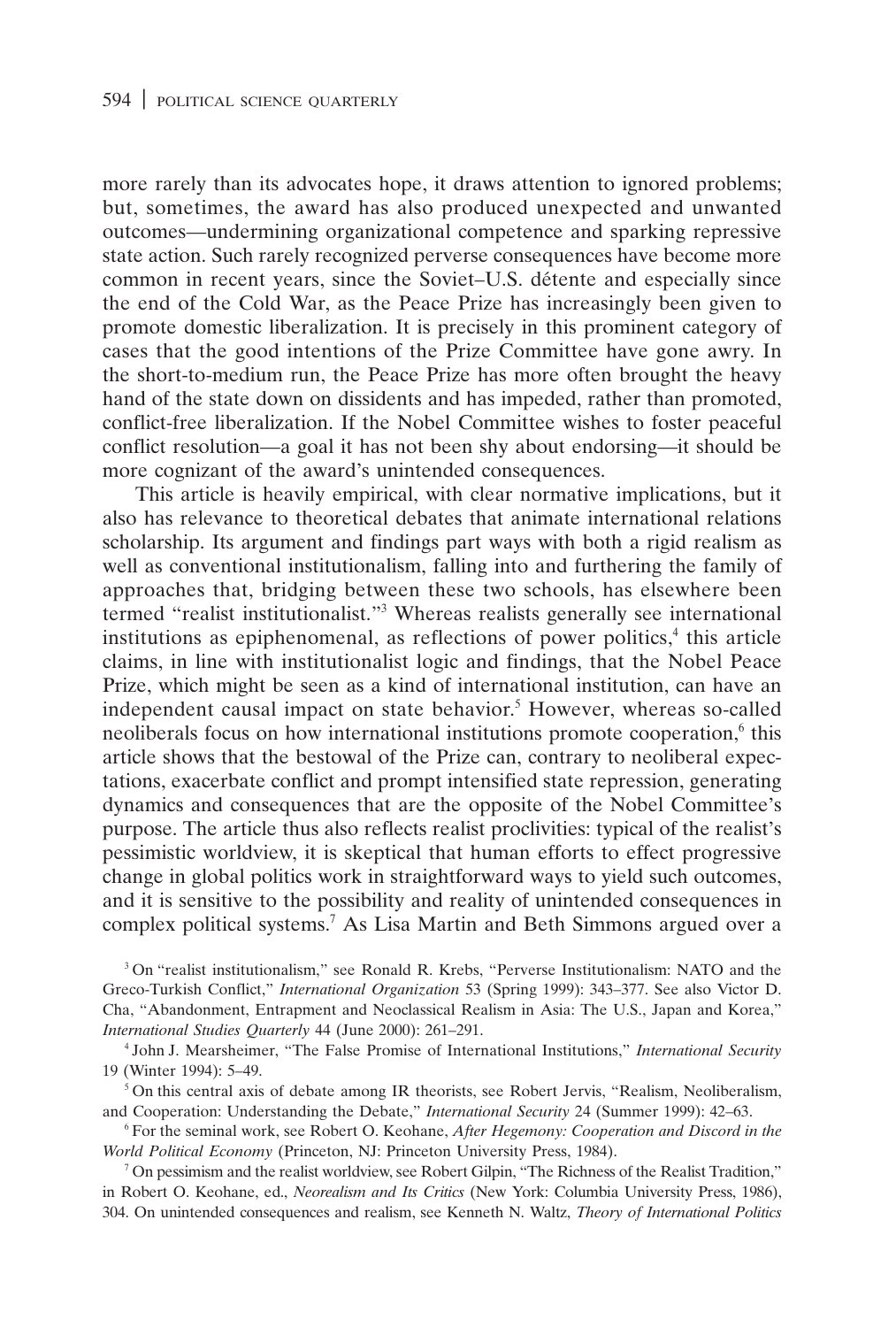decade ago, the chief issue should no longer be whether international institutions matter, but *how* they matter.<sup>8</sup> This article contends, in line with "realist" institutionalist" scholarship, that those institutions may "matter" by doing harm as well as good. Exploring the impact of the Nobel Peace Prize on its recipients' causes is an important question in and of itself, but it also provides a window onto these theoretical disputes.

The rest of this article proceeds in four substantive parts. First, I review historical trends among the award's winners, arguing that this inherently politicized award has become increasingly "aspirational" and has applied an increasingly broad definition of peace. Second, I explore three categories of "aspirational" peace prizes and offer contending hypotheses regarding their effects on the winner's cause; in this section, I also develop the theoretical logic of my argument about the award's potentially perverse consequences. Third, I examine and use computerized content analysis to cast doubt on the hypothesis that the Nobel Peace Prize benefits causes by drawing global media attention to them. Fourth, I show that when the award is given to advance domestic political change, it can have unexpected and counterproductive consequences; this section traces the award's surprising effects in three such cases since 1989.

#### PEACE PRIZE PATTERNS

The Peace Prize was first awarded in 1901, five years after Alfred Nobel's death. In contrast to the broad definition of peace that came to inform the award and the aspirational air that came to characterize its conferees, Nobel's will defined peace narrowly and focused on candidates' accomplishments; it was to be awarded to "the person who shall have done the most or the best work for fraternity between nations, for the abolition or reduction of standing armies, and for the holding and promotion of peace congresses."<sup>9</sup> But the will set the Peace Prize apart from the start with its inherently politicized character; its winners would be identified by a committee appointed by Norway's Parliament, whereas Swedish institutions defined by substantive expertise (the Swedish Academy of Sciences, the distinguished Swedish medical school known as the Caroline Institute, and Sweden's leading literary institute, the Swedish Academy) had the responsibility for selecting the awardees in physics, medicine, chemistry, and literature.

The Nobel Peace Prize Committee initially remained true to Alfred Nobel's charge. Of the 19 prizes awarded between 1901 and 1914, almost all went to individuals who had made major contributions to the Inter-Parliamentary Union,

<sup>(</sup>Reading, MA: Addison-Wesley, 1979), 73–77; and especially Robert Jervis, System Effects: Complexity in Political and Social Life (Princeton, NJ: Princeton University Press, 1997).

<sup>8</sup> Lisa Martin and Beth Simmons, "Theories and Empirical Studies of International Institutions," International Organization 52 (Summer 1998): 742–743.

<sup>9</sup> Accessed at http://nobelprize.org/alfred\_nobel/will/will-full.html, 8 July 2009.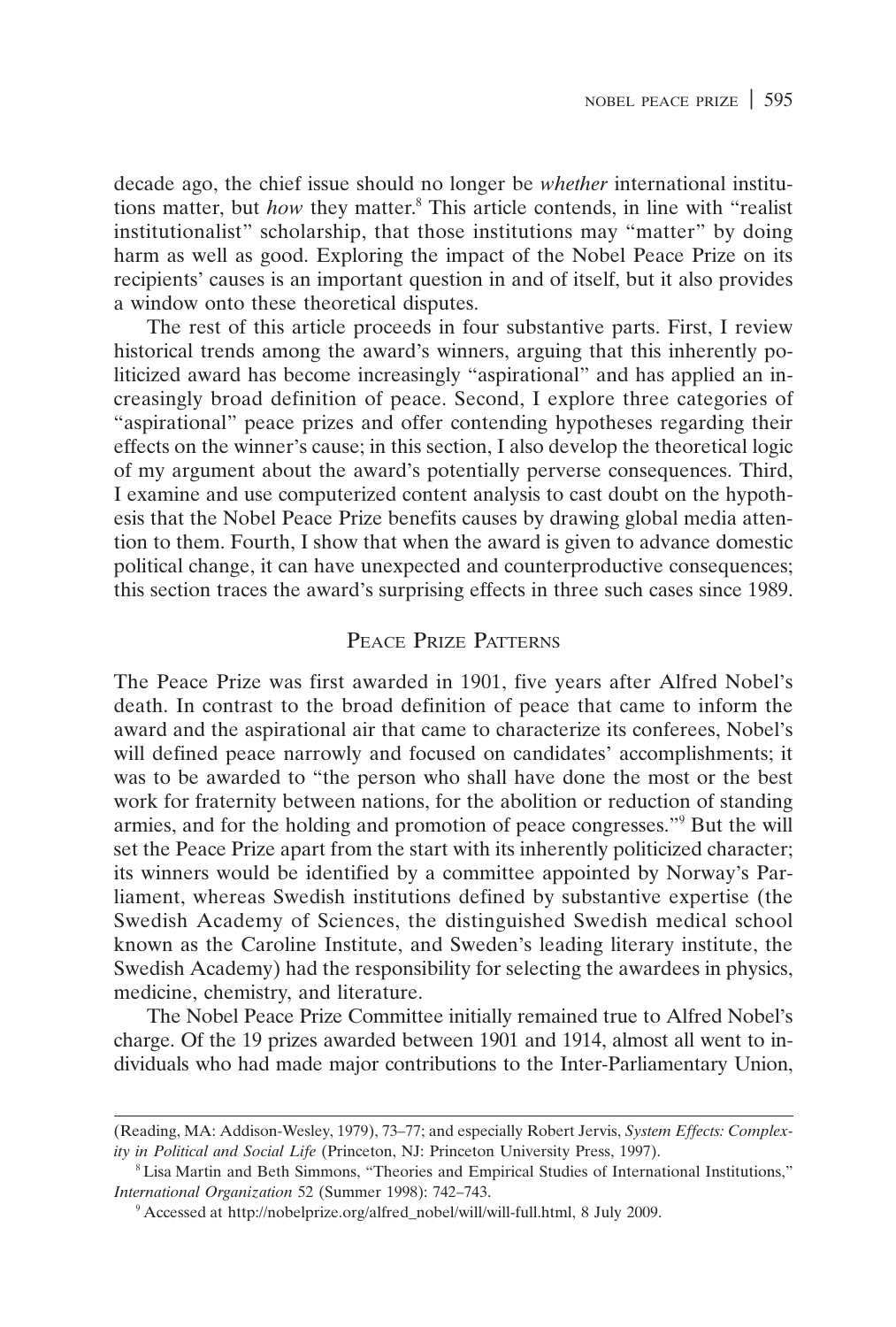popular peace organizations, or the international legal tradition; Theodore Roosevelt, as a sitting head of state and a realist to boot, was a notable exception, though his award, bestowed for his role in mediating the Russo-Japanese War, was consistent with the Prize's early focus on interstate peace (see Appendix).10 Between 1901 and 1945, over three-quarters of the prizes (33 of 43) went to those who promoted interstate peace and disarmament: pacifists; international lawyers, who saw law as the path to peace; leaders who played crucial roles in the League of Nations. The rest of the awards went to individuals and especially organizations dedicated to humanitarian causes or to statesmen who sought to promote specific peace processes and resolve boundary disputes. Only one award (1935) criticized and sought to effect change in a state's internal and repressive politics, as the Committee honored Carl von Ossietzky, the journalist who served as a symbol of opposition to the Nazi regime.

Since the Second World War, however, the Peace Prize Committee has implicitly adopted a definition of peace far removed from its original mandate.<sup>11</sup> Of the 21 prizes awarded between 1946 and 1970, just 6 (30 percent) went to those promoting interstate peace and disarmament; that number declined between 1971 and 2009, to merely 12 of 49 prizes (24.5 percent). An increasing number of awards (16 of 49 since 1971) sought to encourage ongoing peace processes—in line with a traditional understanding of peace—but they often intervened in processes that had borne little fruit or had a long road ahead, from Vietnam to Korea to Indonesia to Northern Ireland to the Middle East. At the same time, the awards increasingly equated peace with human well-being, paralleling the contemporaneous stretching of "security" (marked as "other" in the Appendix).<sup>12</sup> Thus the microlender Grameen Bank and its founder Muhammad Yunus were acknowledged in 2006 for their pioneering work promoting development. Thus Al Gore and the Intergovernmental Panel on Climate Change were honored in 2007 for raising awareness of the problem of global warming. While one might construct plausible causal chains leading from microcredit to development to peace, or from climate change to localized resource scarcity to conflict, the Peace Prize Committee rarely justified the awards in these terms that would link it to a more traditional definition of peace.

Even more striking has been the Peace Prize's growing focus since the Second World War on domestic political arrangements. Between 1946 and 1970,

<sup>10</sup> Geir Lundestad, "The Nobel Peace Prize," in Agneta Wallin Levinovitz and Nils Ringertz, eds., The Nobel Prize: The First 100 Years (London: Imperial College Press, 2001), 165–168; Burton Feldman, The Nobel Prize: A History of Genius, Controversy, and Prestige (New York: Arcade Publishing, 2000), 295–301.

<sup>11</sup> Douglas Bulloch, "For Whom Nobel Tolls? An Interpretive Account of the Migration of the Concept of Peace as Perceived Through the Solemn Eyes of Norwegian Lawmakers," Millennium 36 (May 2008): 575–595; Lundestad, "Nobel Peace Prize," 184–185.

<sup>12</sup> Roland Paris, "Human Security: Paradigm Shift or Hot Air?" International Security 26 (Fall 2001): 87–102.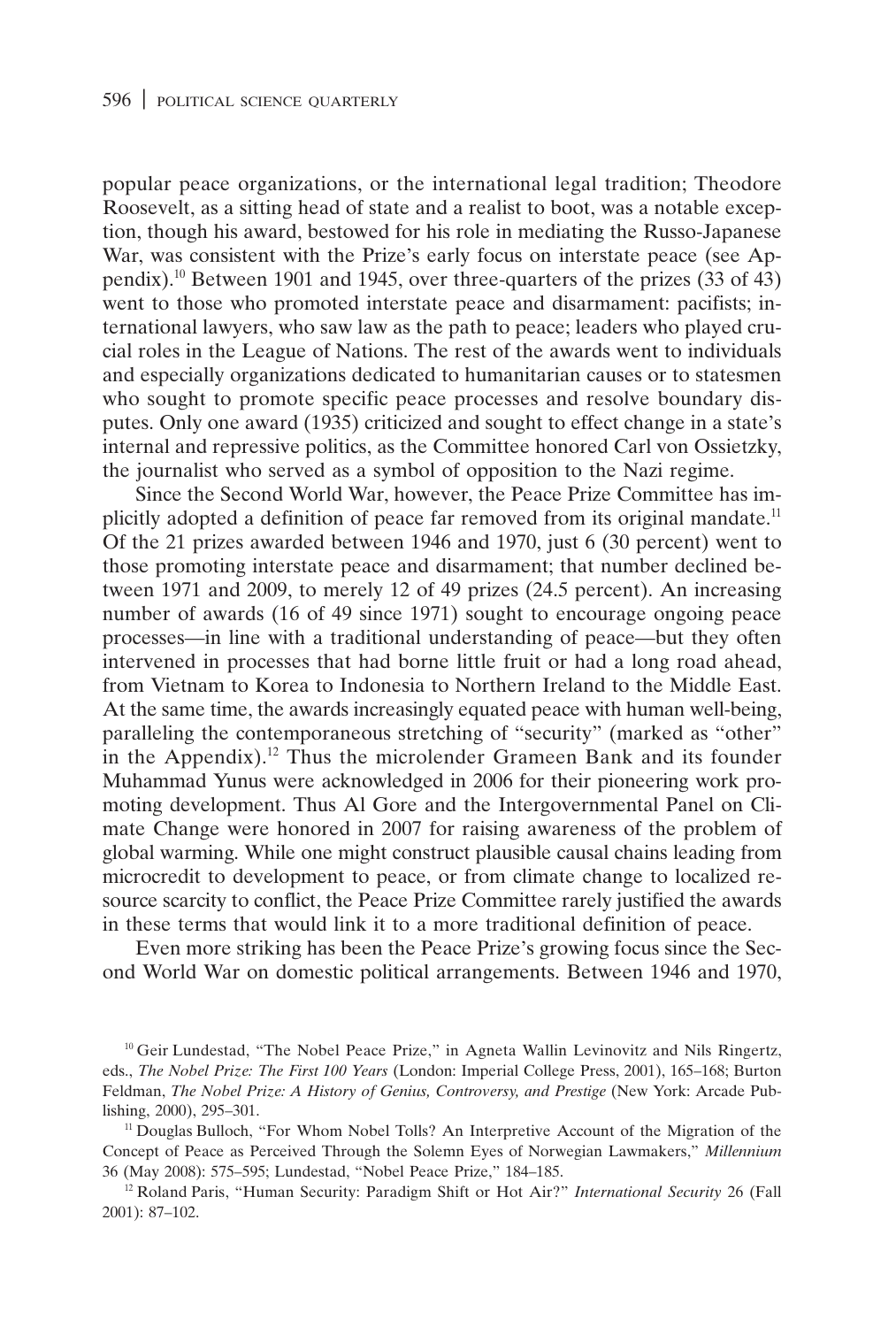the Prize was awarded twice (9.5 percent of the time) to domestic dissidents, to encourage change in South African and U.S. internal politics (1960 and 1964 respectively). Between 1971 and 2009, the Prize was given 10 times (20.4 percent) for this purpose. This has been slightly more true since the end of the Cold War, as over 22 percent of the awards have gone to that end (see Appendix). Here, the links to interstate conflict, and arguably to intrastate conflict too, are even more tenuous. In recent years, the Peace Prize Committee has cast opprobrium on, among others, Myanmar and Iran for their disregard of individual liberties and democratic institutions. Aung San Suu Kyi and Shirin Ebadi might be admired for their courage, but their awards do not recognize substantial contributions to interstate or intrastate peace.

Finally, the awards have also become increasingly "aspirational"—conferred on individuals and organizations that have made relatively little progress toward their stated goals.13 The early years of the Peace Prize were similar in this respect, as one might expect, given the heavy representation of pacifists among the recipients; 80 percent of the awards given out before 1919 marked aspiration more than accomplishment. But the balance shifted after the Second World War, as nearly three-quarters of the awards during the Cold War (1946– 1988) honored recipients' tangible accomplishments. With the end of the Cold War, the Committee again began to reward aspiration disproportionately, with 78 percent of the recipients so classified (see Appendix).<sup>14</sup>

<sup>13</sup> In a sense, of course, each of the prizes was bestowed for "accomplishment": the prize-winners have normally achieved positions of renown and prominence in their chosen arena. But individuals may well enjoy prestige out of all proportion to their efforts' concrete effects. Thus, I distinguish between awards that have honored individuals whose past actions have led relatively directly to tangible easing of human suffering or the cessation of violence ("accomplishment") and those awards that have honored individuals whose causes, at the time of the award, remain far from having been achieved ("aspiration"). I have drawn on the official Nobel Peace Prize Committee announcement to identify the reasons the award was bestowed. The former category ("accomplishment") includes the negotiators of completed peace agreements (for example, 1906, 1973, 2008), humanitarian organizations (for example, 1944, 1954, 1999), scientists and financiers whose initiatives have advanced global well-being or human security (for example, 1962, 1970, 2006), and others. The latter category ("aspiration") includes peace activists, nuclear disarmament advocates, and environmentalists—whose causes, while arguably admirable, had inarguably made little headway at the time of the award but also key figures in ongoing conflicts (for example, 1993, 1998, 2000) and human rights and democracy activists in authoritarian regimes (for example, 1984, 1989, 2003), among others. There are, of course, cases that are difficult to classify, such as prizes given to honor individuals for their role in founding organizations like the League of Nations and the United Nations. When these prizes were given at the outset of the organizations' existence, and not after many years of operation, I coded them as "aspirational"; at the time of the award, the organization had not yet demonstrated its value or staying power. These cases stand in contrast to the many awards given to humanitarian organizations and human rights groups after decades of consistent operation and concrete achievement.

<sup>14</sup> While one might challenge individual codings, the trend line is unmistakable and robust. This is, moreover, not a controversial claim. See similarly, Lundestad, "Nobel Peace Prize"; Feldman, Nobel Prize, chap. 8.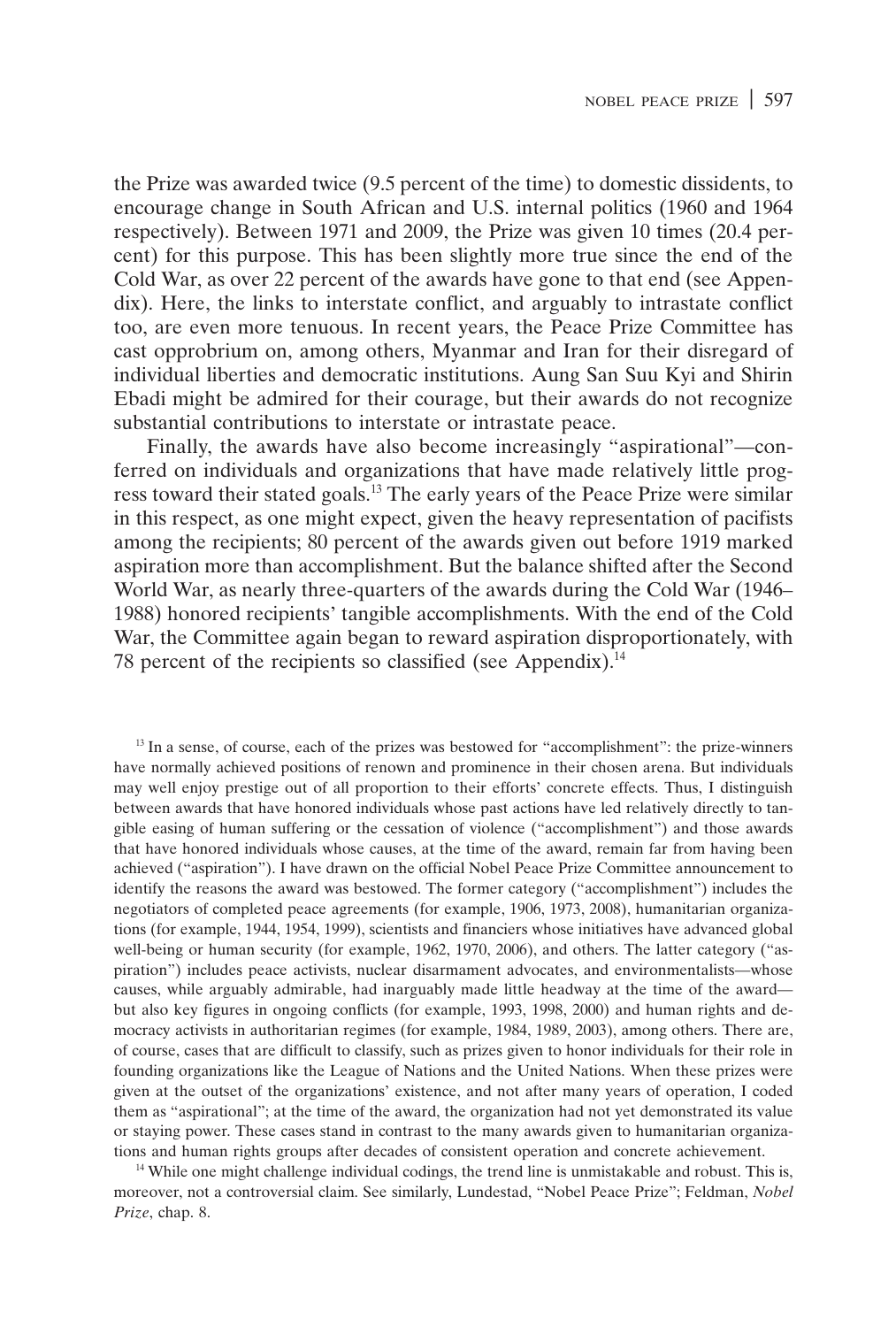The more aspirational the Prize, the more clearly the Committee has tried to use it for political effect. Francis Sejersted, the chairman of the Norwegian Nobel Committee in the 1990s, was open about this: "The Prize … is not only for past achievement…. The Committee also takes the possible positive effects of its choices into account [because] … Nobel wanted the Prize to have political effects. Awarding a Peace Prize is, to put it bluntly, a political act."<sup>15</sup> One might cite many examples from the award's history, but the Committee has been particularly explicit since 2001 about its political message. That year, as the United States geared up to invade Afghanistan and amidst early talk of U.S. action against Iraq—all outside the aegis of the United Nations (UN)—the Committee conferred the award jointly on the UN and its Secretary General, Kofi Annan, "to proclaim that the only negotiable route to global peace and cooperation goes by way of the United Nations."<sup>16</sup> The following year, in bestowing the Prize on former U.S. President Jimmy Carter, the Committee could hardly have been more clear: "In a situation currently marked by threats of the use of power, Carter has stood by the principles that conflicts must as far as possible be resolved through mediation and international cooperation based on international law, respect for human rights, and economic development."<sup>17</sup> In 2003, the Committee, honoring the Iranian feminist and reformer Shirin Ebadi, pointedly noted that "at a time when Islam is being demonized in many quarters of the western world, it was the Norwegian Nobel Committee's wish to underline how important and how valuable it is to foster dialogue between peoples and between civilizations."<sup>18</sup> The New York Times observed that the Prize sent "a message to the [George W.] Bush administration that internal change, brought about by local advocates, is preferable to invasion."<sup>19</sup> The Nobel Committee's most recent award, in 2009, to President Obama, was immediately widely interpreted on both the left and the right as a censure of the style and substance of the previous administration's foreign policy and as an embrace of Obama's less confrontational approach and more multilateral inclinations.

#### A PRIZE PACKING A PUNCH?

If the Nobel Peace Prize is intended to have political effects, one should inquire: what kinds of effects might it produce? Through what causal mecha-

<sup>15</sup> Francis Sejersted, "The Nobel Peace Prize: From Peace Negotiations to Human Rights," accessed at http://nobelprize.org/nobel\_prizes/peace/articles/sejersted/index.html, 8 July 2009.

<sup>18</sup> Presentation Speech, 10 December 2003, accessed at http://nobelprize.org/nobel\_prizes/peace/ laureates/2003/presentation-speech.html, 8 July 2009.

<sup>19</sup> Ethan Bronner, "The Nobel Peace Prize Always Comes With a Message. But is it Heard?" The New York Times, 17 October 2003.

<sup>16</sup> Press Release, 12 October 2001, accessed at http://nobelprize.org/nobel\_prizes/peace/laureates/ 2001/press.html, 8 July 2009.

<sup>&</sup>lt;sup>17</sup> Press Release, 11 October 2002, accessed at http://nobelprize.org/nobel\_prizes/peace/laureates/ 2002/press.html, 8 July 2009.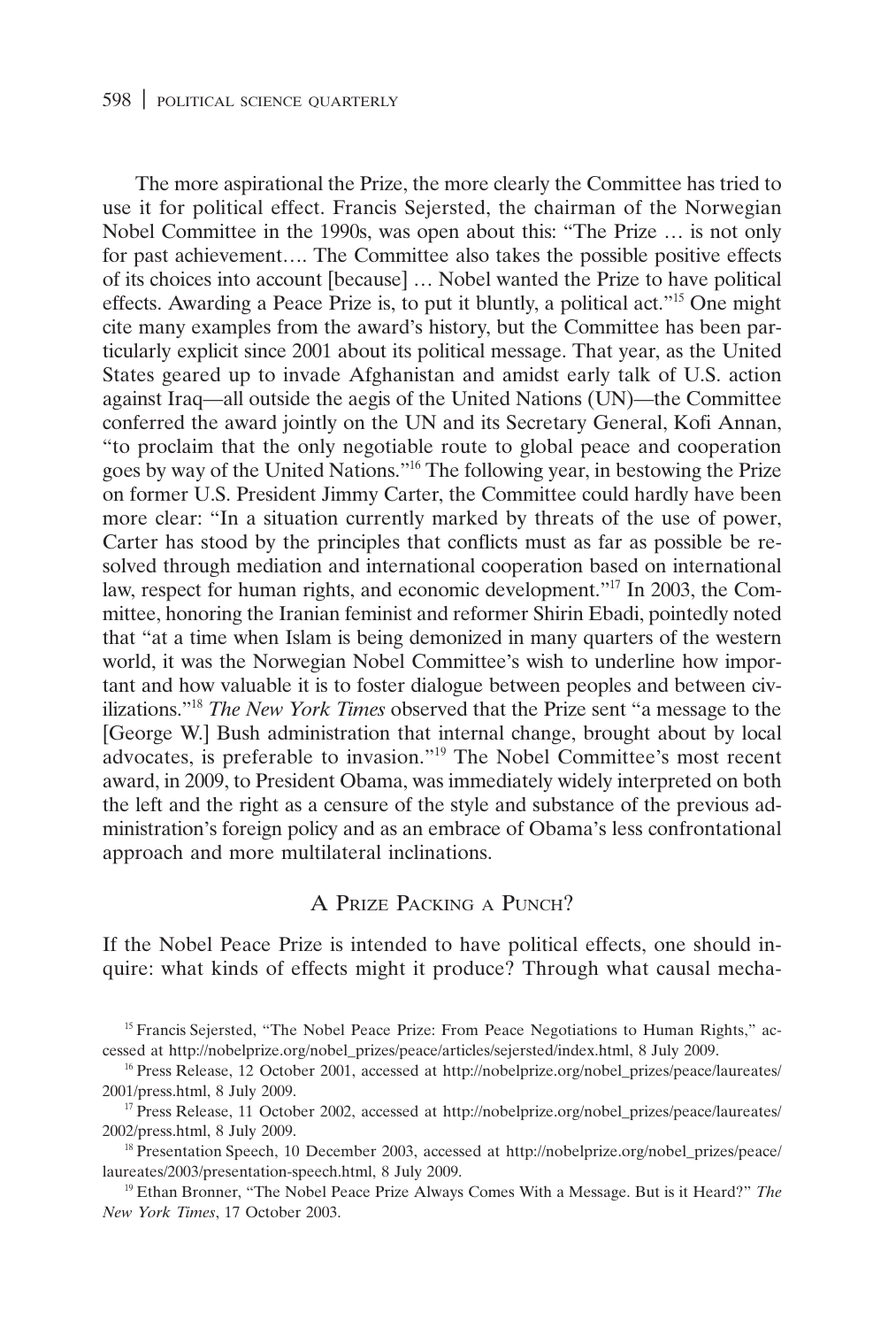nisms? And does it actually produce the desired effects? Naturally the Prize has not directly brought about international peace, and even the Prize's advocates do not make so extravagant a claim. When the Peace Prize is given to individuals or organizations for past accomplishment, the Prize's effects on future performance are particularly difficult to gauge. Then the recipient normally has a well-established track record and funding base, and further successes cannot be attributed persuasively to the award. Alternatively, the individual is hailed for her role in facilitating or negotiating a relatively stable peace, and the Prize Committee thereby hopes to further stabilize the peace arrangement, encourage others to follow suit and pursue peaceful conflict resolution, and promote a normative climate in which negotiated solutions are valued. That the Prize furthers the first of these aims cannot be demonstrated, because continued peace can be ascribed to the conditions that gave rise to the settlement, and the Prize's contributions to the other two goals are necessarily highly indirect, if not elusive.

When the Peace Prize is given to individuals and organizations whose accomplishments are not substantial but whose aspirations are great, its effects if there are any—might be more easily ascertained. Here the Prize's advocates plausibly suggest that the Prize helps set the international agenda, draws attention to forgotten or marginalized causes, and thereby imparts a new impetus to stalled efforts. Geir Lundestad, the distinguished historian who has served as Secretary of the Norwegian Nobel Committee, observes that "many are the Peace Prize Laureates who have reported how previously closed doors were suddenly opened to them after they had received the Prize."<sup>20</sup> Accounts of specific cases have attributed precisely such an impact to the Prize. Students of the Tibetan struggle have claimed that the Dalai Lama's Prize was "a tremendous blow to the Chinese government's pride" that gave the Tibet issue greater international exposure, inspired Tibetan activism, and further isolated China; the award, they suggest, opened the White House's door to the Dalai Lama in April 1991 and led the U.S. Congress to recognize Tibet as an occupied country.21 This was, moreover, explicitly the hope of Czech President Vaclav Havel in nominating the Burmese opposition leader Aung San Suu Kyi.<sup>22</sup>

Aspirational Peace Prizes have, in the last four decades, been given primarily in three circumstances. Of the 28 awards between 1971 and 2009 coded as aspirational in the Appendix, 6 honored contributions to general peace and disarmament, 9 aimed to advance incipient peace processes in specific

<sup>&</sup>lt;sup>20</sup> Lundestad, "Reflections."

<sup>&</sup>lt;sup>21</sup> Pierre-Antoine Donnet, *Tibet: Survival in Question*, trans. Tica Broch (London: Zed Books, 1994), 202–203; Warren W. Smith, Jr., Tibetan Nation: A History of Tibetan Nationalism and Sino-Tibetan Relations (Boulder, CO: Westview Press, 1996), 622. See also A. Tom Grunfeld, The Making of Modern Tibet (Armonk, NY: M.E. Sharpe, 1996), 236.

<sup>&</sup>lt;sup>22</sup> "Burma Hits at Nobel Prize Winner," Agence France Presse, 15 October 1991.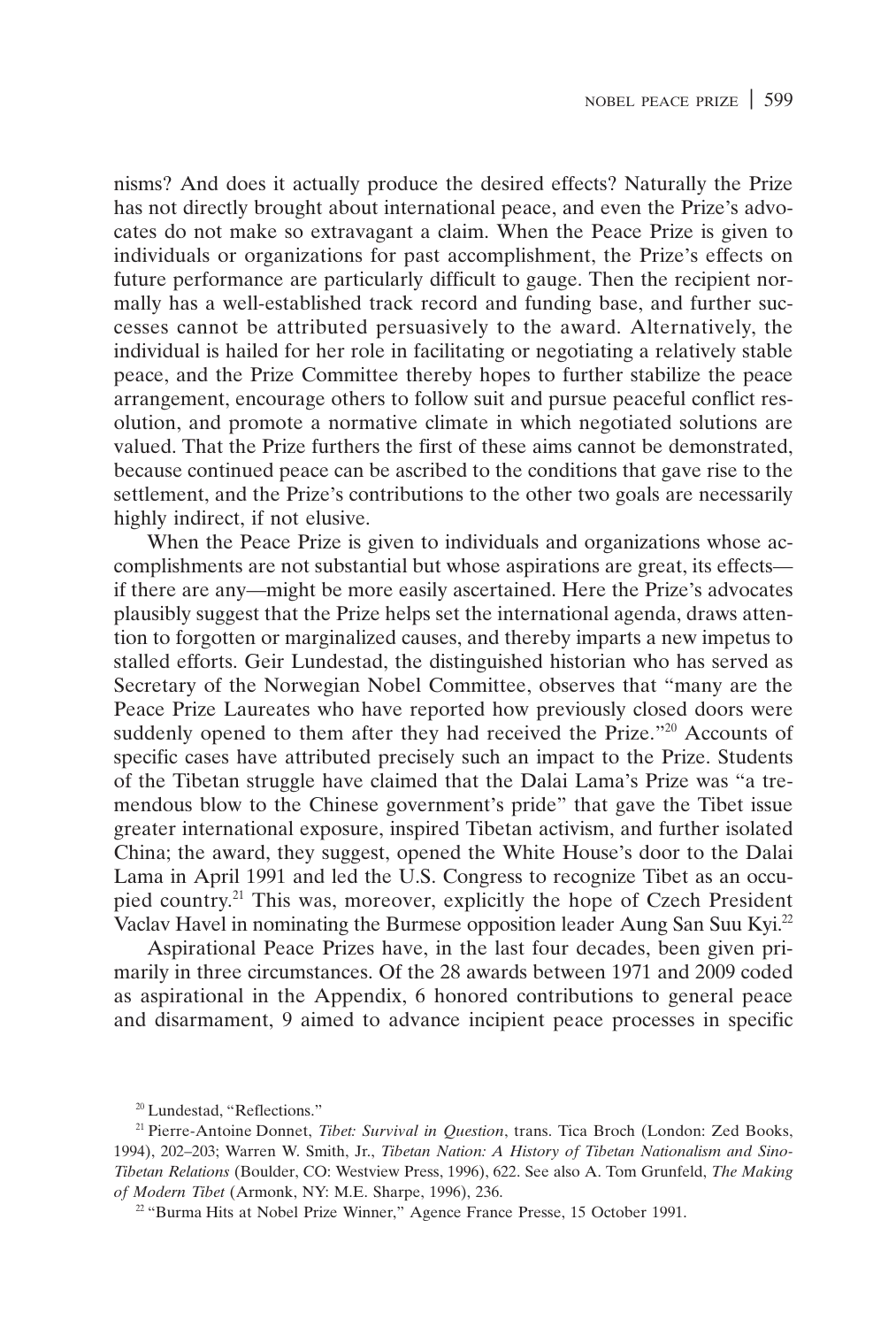intrastate and interstate conflicts, and 9 sought to promote domestic change in favor of human rights and democracy. I analyze each category in turn.

First, the Nobel Committee has tried to promote disarmament by bestowing the award on individuals and organizations who have made arms control, and ultimately the banning of classes of weapons, their life's work. In many such cases, the award has done little to advance public awareness, which is already substantial. That the nuclear arms race posed a threat to humanity was hardly news in 1982, when the Committee honored Alva Myrdal and Alfonso García Robles for their work in both regional and global nuclear disarmament negotiations. That nuclear proliferation remained of concern was hardly a revelation in 2005, when the Committee honored Mohammed El Baradei and the International Atomic Energy Agency; seven years before, both India and Pakistan had made their nuclear weapons capabilities clear, and just two years earlier, the world discovered that Pakistan's chief nuclear engineer, Abdul Qadeer Khan, had been running a global nuclear technology and weapons bazaar. In cases involving less-well-known classes of weapons, the Peace Prize might conceivably play an agenda-setting function, and the International Campaign to Ban Landmines (ICBL), winner of the 1997 award, is a case in point. Yet the Prize proved a mixed blessing for the Campaign. On the one hand, funding for "mine action"—mine clearance, mine risk education, and mine survivor assistance—saw a massive jump in 1998, followed by two more years of double-digit percentage increases; whereas global spending had averaged merely \$64.75 million per year between 1992 and 1995, it reached \$189 million in 1998 and \$309 million in 2002.<sup>23</sup> Yet, while the Nobel Committee might plausibly claim credit for drawing resources to the Campaign, the Prize also sparked divisive in-fighting over the sudden prominence of coordinator Jody Williams and over how to spend the Prize funds.<sup>24</sup> The unusual case of the ICBL aside, these awards cannot in general be expected to exert much impact.

Second, the Nobel Committee has sought to advance ongoing peace processes, bestowing the award on the principals either before real progress had been made (Kim Dae Jung and his "sunshine policy," 2000, for example) or immediately after agreements were signed but with much still to do (Oscar Arias Sánchez and the Esquipulas Accord, 1987, for example). The Committee has often been self-conscious and even defensive about these awards, for instance acknowledging in 1994, when it honored the Palestinian leader Yasir Arafat, Israel's Prime Minister Yitzhak Rabin, and Israel's Foreign Minister Shimon Peres for the Oslo Accords, that "it has been said that the Nobel Committee ought to have waited." But the Committee justified the award by

 $23$  For data, see Landmine Monitor Report 2003, accessed at www.icbl.org/lm/2003/funding.html, 16 March 2009.

<sup>&</sup>lt;sup>24</sup> "Antimine Activists at War with Each Other," Globe and Mail, 10 February 1998; Caryle Murphy, "The Nobel Prize Fight: Claims of Jealousy and Betrayal," The Washington Post, 22 March 1998.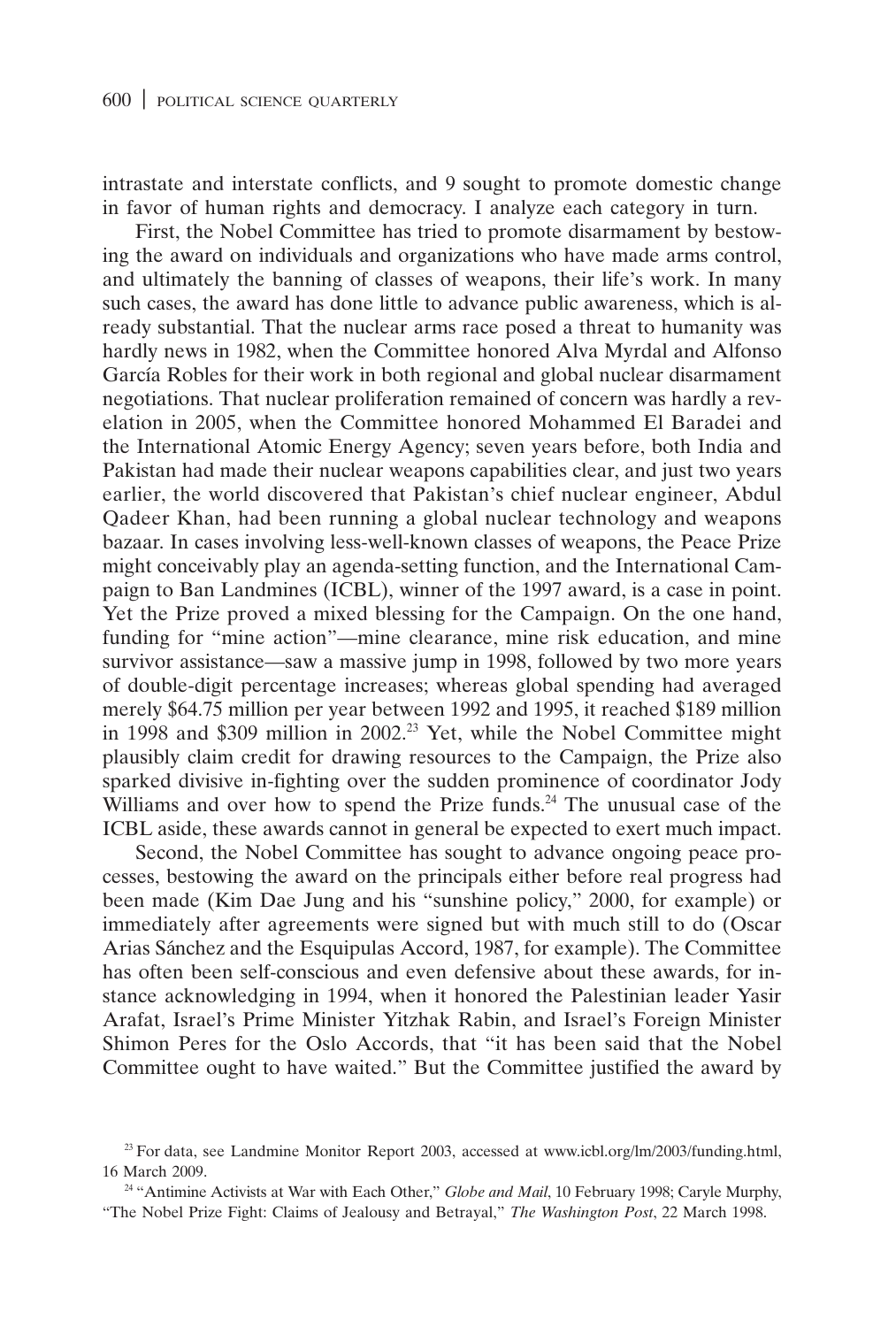affirming its capacity to spur further progress toward Mideast peace: "It is the Committee's hope that the award will serve as an encouragement to all the Israelis and Palestinians who are endeavoring to establish a lasting peace in the region."<sup>25</sup>

If the Prize draws worldwide attention and resources to the conflict, then the Committee's ambition may not be misplaced. But, even if the Committee is right, these seemingly positive developments can also call forth "spoilers" who may undermine fragile processes.<sup>26</sup> The Nobel Committee's presumption is that transparency strengthens peace processes, and that is true in the long run, as mass publics on both sides must support any negotiated agreement. But that may not be true in the short run, when processes are brittle and when trust is scarce. In those early stages, secrecy may be an advantage. Indeed, had Israeli and Palestinian leaders tried to negotiate the Oslo Accords in the public's full glare, the Accords might never have been signed, as spoilers like Hamas would have arisen even earlier; it is not accidental that the early stages, completed in secret, were successful, while the subsequent, more-public negotiations have been more troubled. The third option is the null hypothesis that the Prize has no impact on ongoing peace processes, either for ill, because active peace processes have already moved spoilers, wherever such actors are present, to action, or for good, because the Prize's agenda-setting function is weak.

Third, the Nobel Committee has increasingly sought, through its awards, to highlight political repression and human rights violations, in the hope that the brighter media light will lead authoritarian governments to behave better and even take painful steps toward democracy. This goal motivated the Committee to honor activist luminaries such as Andrei Sakharov, Desmond Tutu, the Dalai Lama, and Aung San Suu Kyi. But the Nobel Committee thereby has implicitly presumed that regimes from the Leonid Brezhnev-era USSR to apartheid-era South Africa to Deng Xiaoping's People's Republic of China (PRC) to junta-ruled Myanmar are so sensitive to their international reputations as "good" or "responsible" states that they would sacrifice their most-cherished values to maintain or cultivate their reputations. This is possible, but implausible. The more-likely alternative is that while the prize winners themselves, given their prominence, might be relatively spared, regimes will clamp down harshly on local dissidents to demonstrate their resolve and to prevent local and international activists from taking heart. To the extent that the Nobel Prize is successful in drawing worldwide attention to their plight, it may render an insecure regime even more anxious and thus more brutal and dangerous; regimes desperate to hold on to power are more sensitive to threats to their

<sup>&</sup>lt;sup>25</sup> Peace Prize Press Release, 14 October 1994, accessed at http://nobelprize.org/nobel\_prizes/ peace/laureates/1994/press.html, 8 July 2009.

<sup>&</sup>lt;sup>26</sup> On "spoilers," see Stephen John Stedman, "Spoiler Problems in Peace Processes," *International* Security 22 (Fall 1997): 5–53.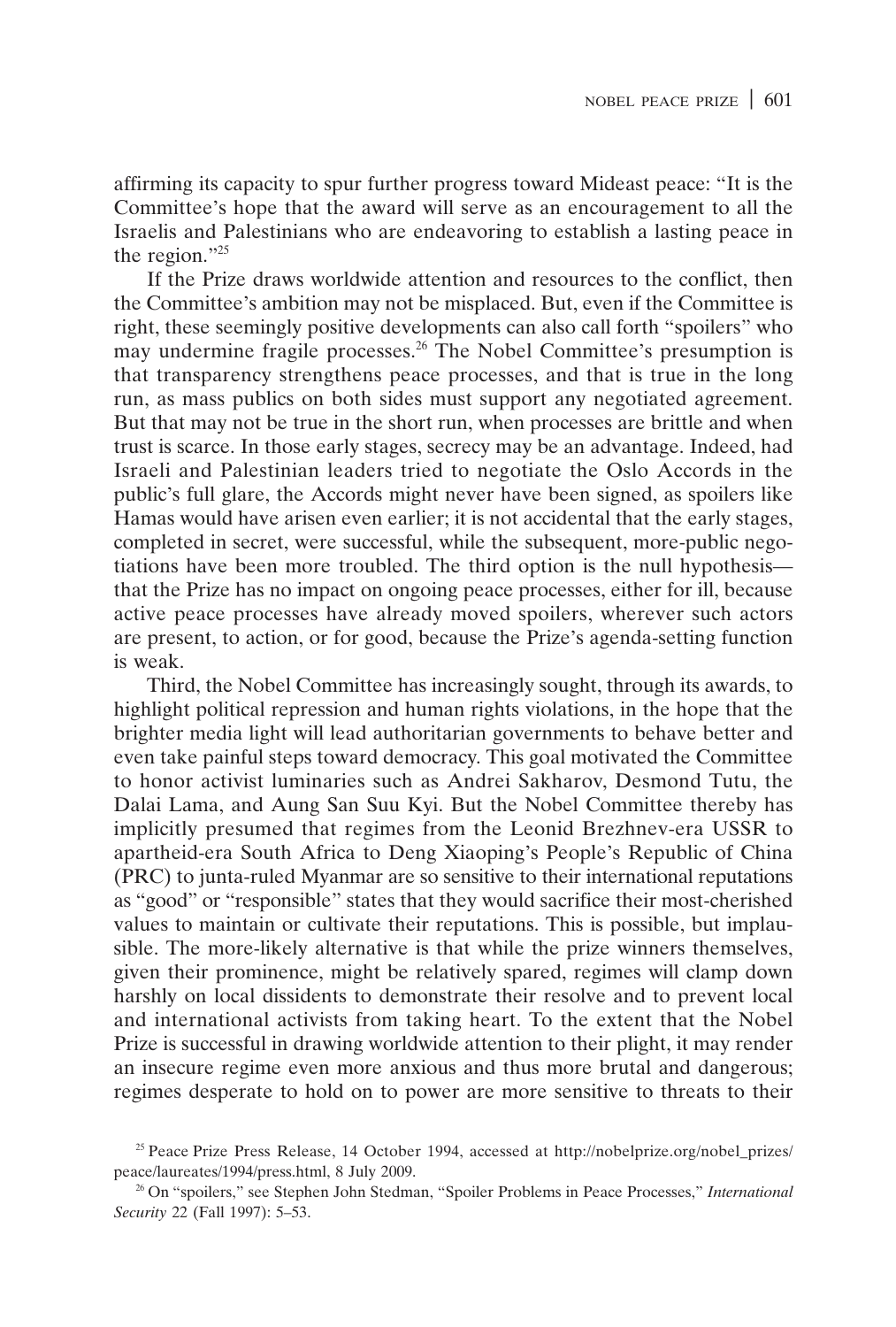rule than to the good opinion of the international community. Moreover, insofar as local activists believe that the Nobel Peace Prize confers moral authority, that the world has thereby given its imprimatur to their cause, and that the international community has thereby signaled that it will protect them, they may ramp up their demands or at least intensify their protest activities—intensifying the regime's fears of encirclement and its sense of vulnerability, boosting the regime's desperation, and calling forth still greater repression. Ironically, if the Nobel Committee's aspirations are fulfilled—if the Prize emboldens local actors, if it boosts global media coverage of regime repression, and if it pressures authoritarian regimes—it may produce effects precisely the opposite of those it intends, with moral victories substituting for actual ones. This article contends that this tragic chain of events, in which the Nobel Committee's noble intentions at least temporarily set back the cause of democracy and human rights, is not only plausible, but relatively common in this important subset of cases. In fact, Sejersted, the Nobel Committee chairman, has acknowledged that "in some cases the prize has in fact provoked conflict in the short term."<sup>27</sup> His admission is revealing, but it may understate the award's human cost.

The experience of the U.S. Civil Rights Movement is an analogous cautionary tale. Many have hailed the landmark U.S. Supreme Court decision in Brown v. Board of Education with increasing media coverage and public awareness of racism, inspiring the Civil Rights Movement, and driving a decisive nail into the coffin of segregation. But Gerald Rosenberg has persuasively argued that court decisions on civil rights, notably Brown, had little sustained impact on the press or mass and elite opinion. Brown not only produced little, if any, positive change, but "there is some evidence that it hardened resistance to civil rights among both [Southern] elites and the white public…. By stiffening resistance and raising fears before the activist phase of the civil rights movement was in place, Brown may actually have delayed the achievement of civil rights."<sup>28</sup> Brown mobilized opponents of civil rights more than it boosted the capacity of its defenders. The same may be true of the Nobel Peace Prize, as (an exaggerated) fear of its political consequences drives states to act without offering sufficient compensating advantages.

Realists, skeptical of the Nobel Committee's optimism, would view this more-pessimistic argument as equally misguided; they would argue that the award itself has little impact on regime behavior, for good or ill. But, even though (as I show below) the Peace Prize has typically had little impact on media coverage except in the short term, state leaders have taken the Prize seriously—contrary to realist expectations. Whether the Prize actually sets the international agenda, authoritarian leaders often act as if it does; they fear that it draws attention to, raises the prominence of, and boosts the moral authority

<sup>&</sup>lt;sup>27</sup> Sejersted, "Nobel Peace Prize."

<sup>&</sup>lt;sup>28</sup> Gerald N. Rosenberg, *The Hollow Hope: Can Courts Bring About Social Change?* (Chicago, IL: University of Chicago Press, 1991), 155–156.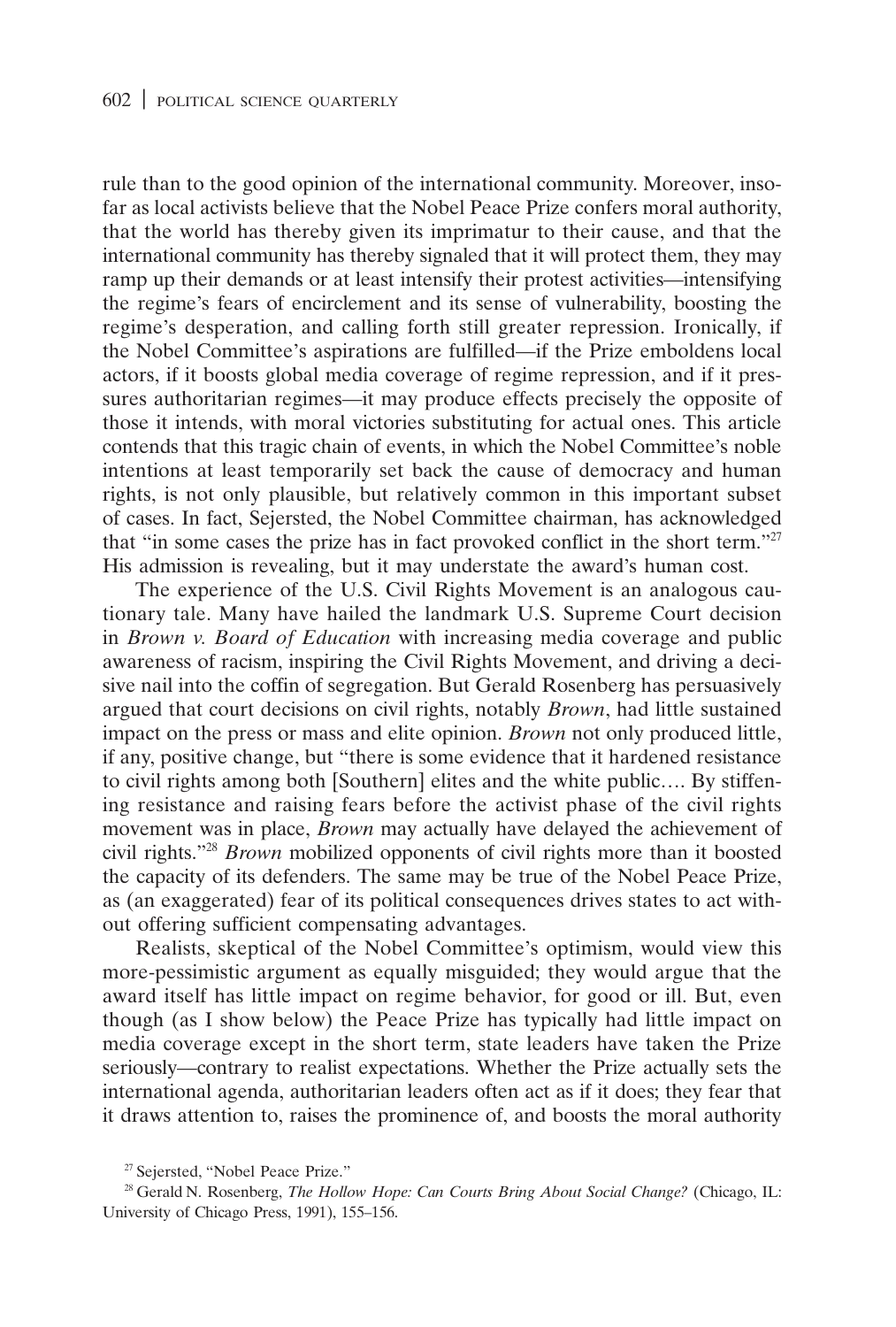of dissidents. And they have consequently sought to undermine dissidents' candidacies. When the Soviet government learned in 1973 that the well-known physicist and human rights activist Andrei Sakharov had been nominated and that an international campaign had taken shape to promote his candidacy, it ordered the KGB (the Soviet secret police) to launch a futile action to prevent him from being named; a month after the award was announced, the KGB authorized an extensive covert campaign of character assassination against Sakharov and his wife, Elena Bonner. Three years later, after the show trial of a less-prominent dissident physicist who had founded the Moscow Helsinki Watch Group, Yuri Orlov, "the KGB's main fear" was that Orlov would win the Prize, and the KGB gave "the highest priority to an active measures campaign, personally overseen by [KGB head Yuri] Andropov himself, designed to discredit Orlov and ensure that his candidacy failed."<sup>29</sup> Similarly, the Guatemalan government "furiously lobbied the world to prevent Rigoberta Menchú from getting the 1992 Nobel Peace Prize—even submitting the name of a rulingclass philanthropist (unknown outside of Guatemala City) as an alternative."<sup>30</sup>

Realists would expect regimes to ignore the award or at most to pooh-pooh it as international do-gooder blather or a reflection of power politics. Yet regimes have reacted as if the award mattered. They have responded with anger, not indifferent laughter. They have responded with organized campaigns to delegitimize the award and the recipient, not mild derision. The nature and magnitude of their response have been at odds with realist expectations. When the Dalai Lama won in 1989 in a clear rebuke to China after the Tiananmen crackdown, the PRC did not slough it off: the Foreign Ministry expressed "indignation" at the Nobel Committee for its "open support to the Dalai Lama and the Tibetan separatists in their activities to undermine the national unity and split China" and for this "gross interference in China's internal affairs."<sup>31</sup> Nor did Iranian conservatives pay little heed after the liberal-minded activist Shirin Ebadi won the award in 2003. A leading conservative newspaper pointedly editorialized that "the goal of this prize is to embarrass Muslims and, especially, the Iranian people."<sup>32</sup> That regimes take the Nobel Peace Prize so seriously, and view it (wrongly) as so dangerous to their hold on power, strikes a blow at the realist view and adds to the pessimistic hypothesis' surface plausibility.

<sup>29</sup> Christopher Andrew and Vasili Mitrokhin, *The Sword and the Shield: The Mitrokhin Archive and* the Secret History of the KGB (New York: Basic Books, 1999), 322–324, 329–330.

<sup>31</sup> "China Deplores Peace Award to Dalai Lama," The New York Times, 8 October 1989.

<sup>32</sup> The official Iranian reaction was muted, as a reformer, Mohammad Khatami, was president. But influential conservatives, in the press and the religious establishment, condemned the award as a "disgrace." See Bronner, "Nobel Peace Prize"; Robin Gedye, "Some Iranian Clerics, Catholics Object to Winner," Daily Telegraph, 11 October 2003; Associated Press, "Gathering Storm Over Iranian's Peace Prize," Mercury, 13 October 2003.

<sup>&</sup>lt;sup>30</sup> Susanne Jonas, Of Centaurs and Doves: Guatemala's Peace Process (Boulder, CO: Westview, 2000), 3.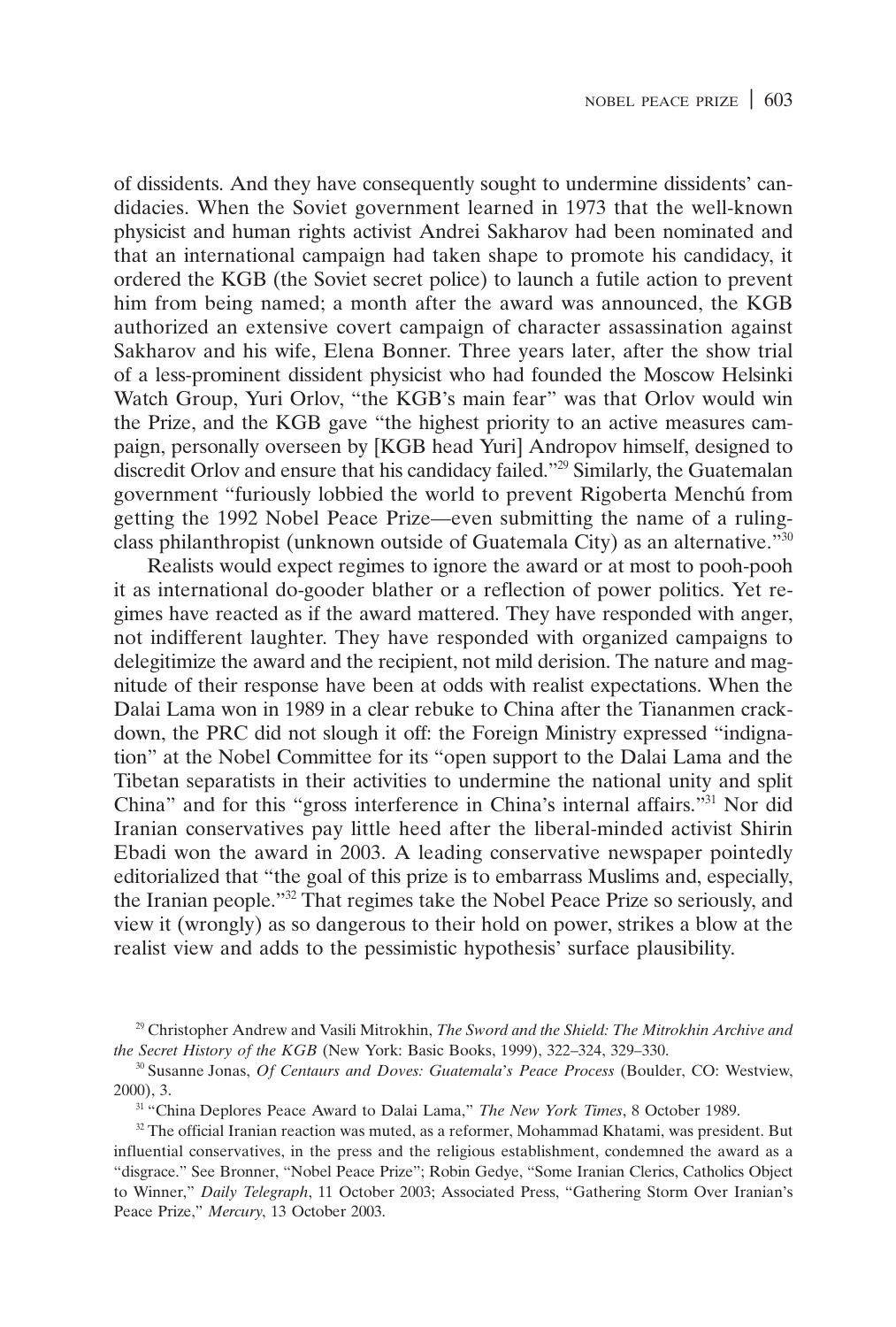### MEDIA IMPACT?

Journalists, scholars, and activists often credit the Nobel Peace Prize with attracting media attention to stalled peace processes and deplorable human rights situations, generating pressure for change. If the Peace Prize has a positive effect, this is its most likely route. But these observations are based on impressionistic evidence. If this claim has validity, one would expect to see systematically greater coverage of the recipient and of the recipient's conflict/ cause in the global media—because the Prize had made reporters, editors, and publishers newly aware of a long-ignored problem; because the Prize had boosted the public's demand for information on the problem or conflict, to which newspapers and other media were responding; or because the Prize had prompted state leaders or international organizations to take the problem more seriously, and the media subsequently covered their interventions. Regardless of the mechanism, the expectation is that the organization, individual, or cause would receive increased coverage in mainstream, prominent global media outlets and that such coverage would persist for some substantial period beyond the award's announcement.

With the proliferation of electronic media, one can easily test this proposition. One might examine all "aspirational" cases since 1971, but that would stack the decks against the Prize's impact; some cases were already the subject of media scrutiny, and the media might have been saturated before the award. Therefore, I focus on cases of "less well-known Laureates and their causes" that is, cases in which Prize advocates expect the Prize to have a substantial impact on media coverage.<sup>33</sup> These should be "easy" or "most likely" cases for the media impact hypothesis. If the effect is small or non-existent in even these cases, one might conclude that the Prize does not have the effect often ascribed to it. The ready availability of data since the late 1980s warrants starting the analysis then. It is also justifiable on methodological grounds to focus on awards since 1989; one might expect that superpower concerns would dominate media coverage during the Cold War, reducing the Prize's impact, and thus post-1989 cases are also "most likely" for the media impact hypothesis. These criteria—after 1989, aspirational, not already the subject of broad media coverage—leave eight cases (and 10 Nobel Laureates) worthy of examination.34

These eight cases, however, reveal little evidence that the Nobel Peace Prize consistently boosts international media coverage beyond the short run.

<sup>&</sup>lt;sup>33</sup> Lundestad, "Reflections."

<sup>&</sup>lt;sup>34</sup> The analysis therefore includes two cases that Lundestad ("Reflections") specifically says the Prize moved higher on the international agenda: Myanmar and East Timor. The excluded post-1989 aspirational cases are South Africa's transition from apartheid (1993), the Israeli-Palestinian conflict (1994), the troubles in Northern Ireland (1998), the conflict on the Korean peninsula (2000), the United Nations (2001), nuclear disarmament (2005), and President Barack Obama (2009).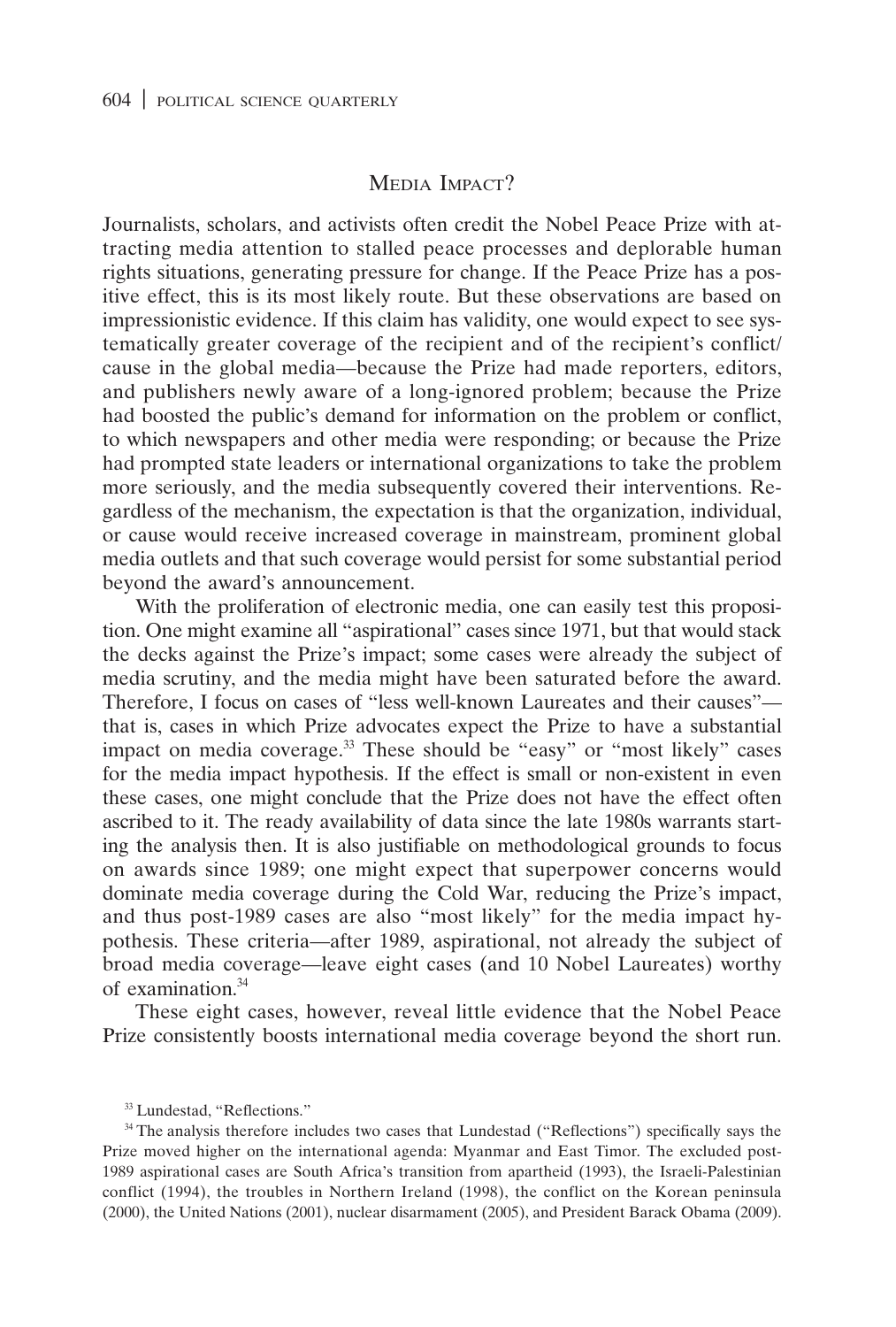

FIGURE 1 Coverage of Dalai Lama

Source: LexisNexis Academic.

Moreover, in those cases in which global media sources do devote more resources after the award, it appears to be for the reasons that pessimists, not Prize advocates, would expect. Figure 1 displays the number of times the Dalai Lama's name appeared in headlines in the LexisNexis database of "major world newspapers" between October 1988 and December 1990. The announcement of the award in October 1989 produced a large spike in articles focused on the Dalai Lama and a smaller spike in December when the presentation ceremony was held. Excluding the three months of October–December 1989, the Dalai Lama received somewhat higher overall coverage in the 12 months beginning in January 1990 (38 articles) than in the year that preceded the award (27 articles), but the pattern was not consistent with the conventional wisdom, which would have expected the Prize to have initiated dependably higher coverage of the Dalai Lama in the months immediately after the award. In fact, as Figure 2 indicates, media coverage picked up only in the spring and summer of 1990 as a product of a Chinese crackdown—in line with the pessimistic hypothesis. Coverage of Tibet in general was in fact higher before the award, thanks to intensified government repression in March 1989: there were 142 articles with Tibet in the headline between October 1988 and September 1989, and 63 articles in 1990. In short, the Nobel Committee's hope—that the Prize would bring greater worldwide media attention to Tibet in particular (and perhaps to Chinese human rights abuses more generally) is not supported by the data.

In contrast, awarding the Nobel Peace Prize to Burmese opposition leader Aung San Suu Kyi in 1991 does appear to have led to greater worldwide media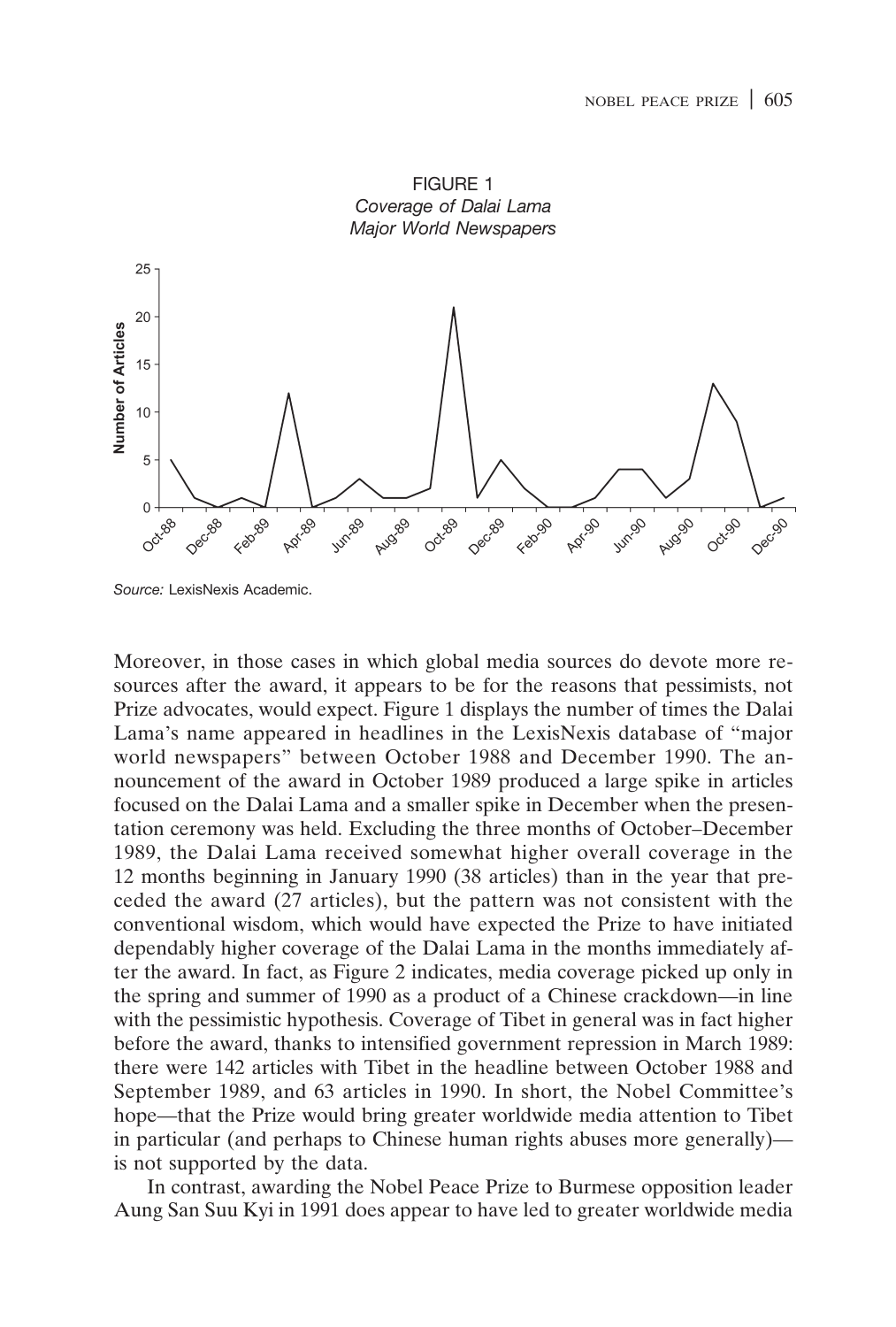



attention to her country. This is not readily apparent from Figure 3, which was calculated using the same method as above for Myanmar/Burma. However, in the three years preceding the award, global media coverage averaged 13 articles per month; in the three years after the award, beginning January 1992, global media coverage averaged 17.61 articles per month. The disparity is even greater in the year immediately before and immediately after the award— 8.83 versus 17.33 articles. These differences are reproduced, or are even greater, when one calculates median, as opposed to mean, monthly coverage. However, Prize advocates should not take heart: as I discuss in greater detail below, in the Prize's wake, the ruling junta showed even less tolerance than usual for political dissent, and increased media attention failed to moderate the regime's repressive behavior.

The Myanmar case was less typical, however, than that of Tibet. I cannot, due to space constraints, present all the other cases in equivalent detail. But the results follow the same pattern. Neither Rigoberta Menchú nor the Guatemalan Civil War (1992) received substantially greater sustained coverage after the award. $35$  The plight of East Timor (1996) was covered with

<sup>35</sup> This conclusion, based on systematic examination of global media, runs counter to accounts that credit the award with drawing international attention to the stalled peace negotiations and government abuses in Guatemala. See Kay B. Warren, Indigenous Movements and their Critics: Pan-Maya Activism in Guatemala (Princeton, NJ: Princeton University Press, 1998), 53; Daniel Wilkinson, Silence on the Mountain: Stories of Terror, Betrayal, and Forgetting in Guatemala (Durham, NC: Duke University Press, 2004), 30.

Source: LexisNexis Academic.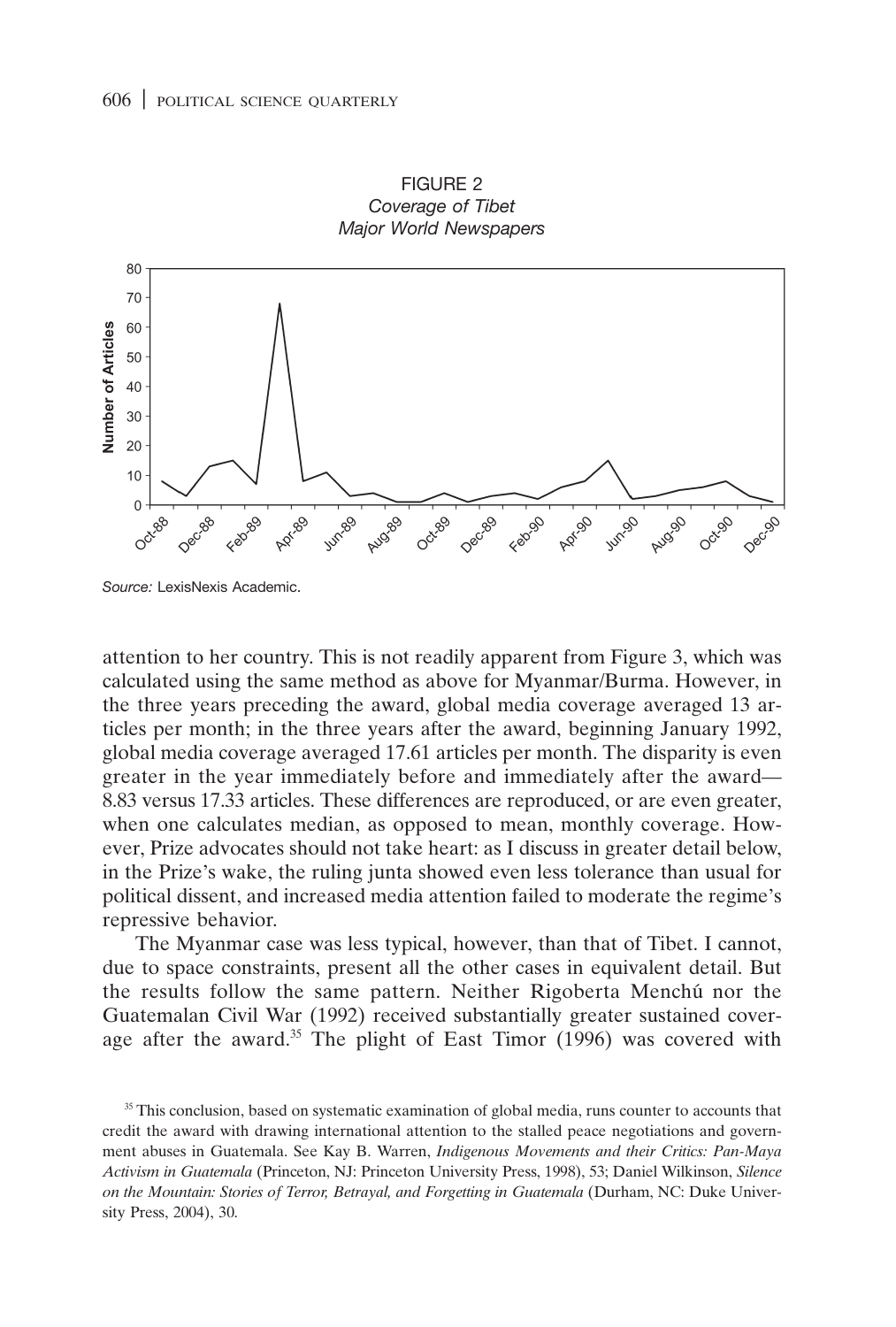

FIGURE 3 Coverage of Myanmar/Burma Major World Newspapers

Source: LexisNexis Academic.

equal intensity (or lack thereof) in the year before the award and in the year after: respectively, 11 articles per month versus around 10 articles per month. The impressive coverage during the award period (October–December 1996)— 27 articles per month—waned quickly. The following year (1997) the Committee sought to draw attention to the cause of the International Campaign to Ban Landmines, but the effects were either small or nonexistent. By one measure (references to "landmines" in the text of articles in major world newspapers), there were substantially more references in the year before the award (238.1 per month) than in the year after (172.1). By another measure (references to "landmine" in headlines alone), the later period saw a slight increase over the earlier (14.1 vs. 12.5 articles per month). Not only is this difference small in absolute terms, but it shrinks to insignificance when one takes into account long-term agenda-setting trends: the landmines issue had been steadily gaining coverage—with monthly averages rising from 6 to 8.92 to 12.5 articles in the three years preceding the award.

In 2003 and 2004, the Nobel Committee honored two individuals with extremely low world press profiles, and the award unquestionably helped them, as individuals, gain attention from the media. Shirin Ebadi appeared in the headline and lead paragraphs of merely three articles of major world newspapers in the three years preceding her award, but nearly 400 times in the three years thereafter. For Wangari Maathai, a Kenyan environmentalist and political figure, the corresponding figures are 8 and 216. But whether their causes profited is less clear. Maathai was associated with sustainable development and especially deforestation, causes whose profile rose along with the global environmentalist movement. Global media had thus devoted increasing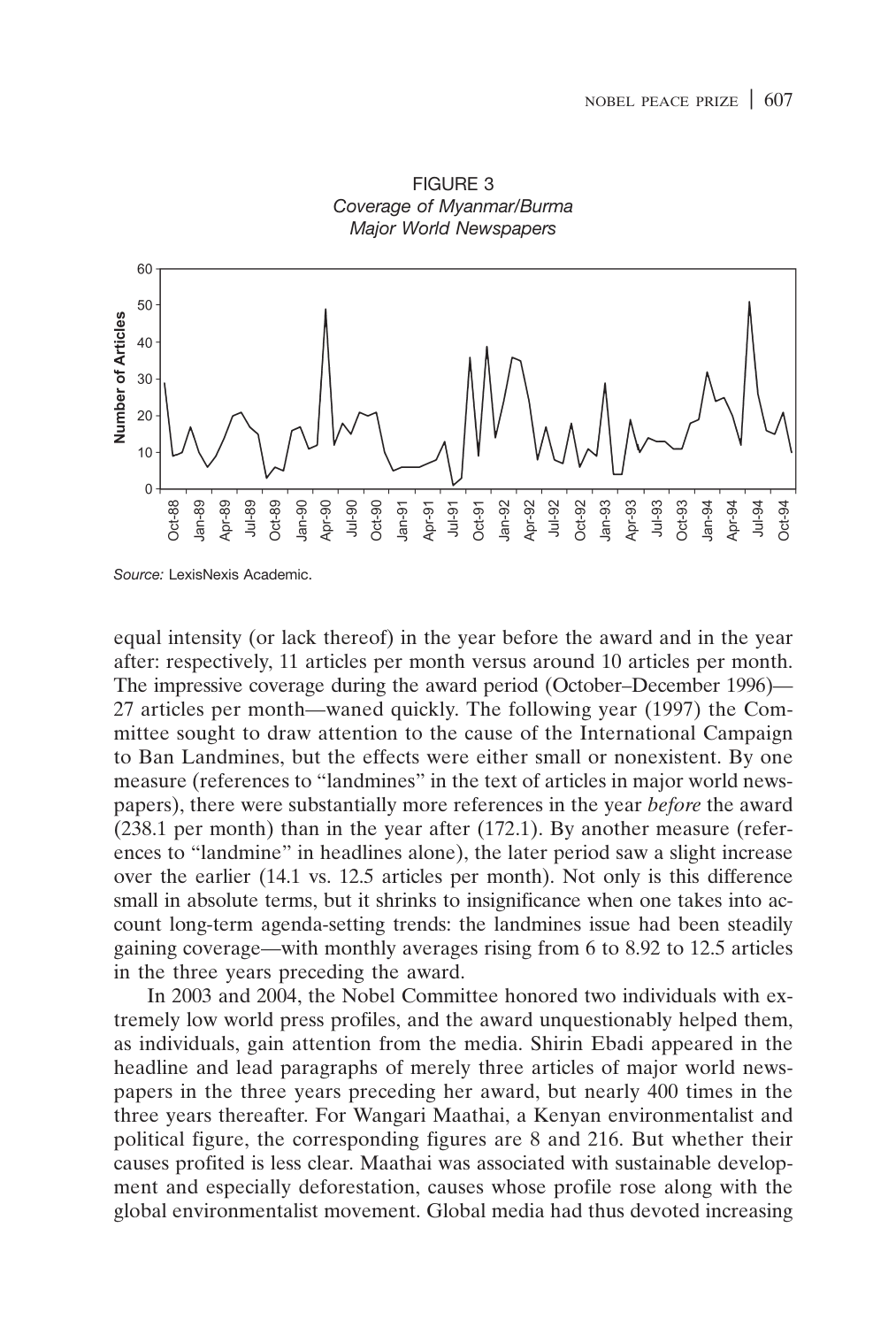

FIGURE 4 Coverage of Iran and Reform

Source: LexisNexis Academic.

attention to problems of deforestation, but there was no marked increase in the wake of her award. Al Gore and the Intergovernmental Panel on Climate Change were honored in 2007 for raising public awareness of global warming. While media coverage of climate change, and specifically rising global temperatures, rose after 2007, one cannot with confidence credit the Peace Prize; media attention to climate change had been steadily rising for years. As a leading liberal voice in Iran, Ebadi is linked to political and social reform agendas as well as human rights. Figure 4 demonstrates clearly, based on references to Iran and reform in the headlines and lead paragraphs of major world newspapers between 1997 and 2007, that Ebadi's increased personal prominence did not translate into systematically greater coverage of the impediments to, demand for, or prospects for reform in Iran.

In conclusion, with the possible exception of Myanmar (1991), the Nobel Peace Prize cannot be credited with drawing global media attention to recipients' causes. When recipients are largely unknown, the award can be a personal boon, but such cases are rare. Moreover, even in these instances, there is little evidence that the award redounds to the benefit of their causes, which the Nobel Committee wishes to further. So much for the Prize advocates' hopes.

## PERVERSE CONSEQUENCES?

The conferral of the Nobel Peace Prize *does*, however, appear to have an impact in certain circumstances more in line with the previously articulated expectations of pessimists. Of the nine aspirational cases since 1971 aiming at domestic change (see Appendix), six produced the opposite effect of that desired; the other three seem to have had no effect; and in no case does the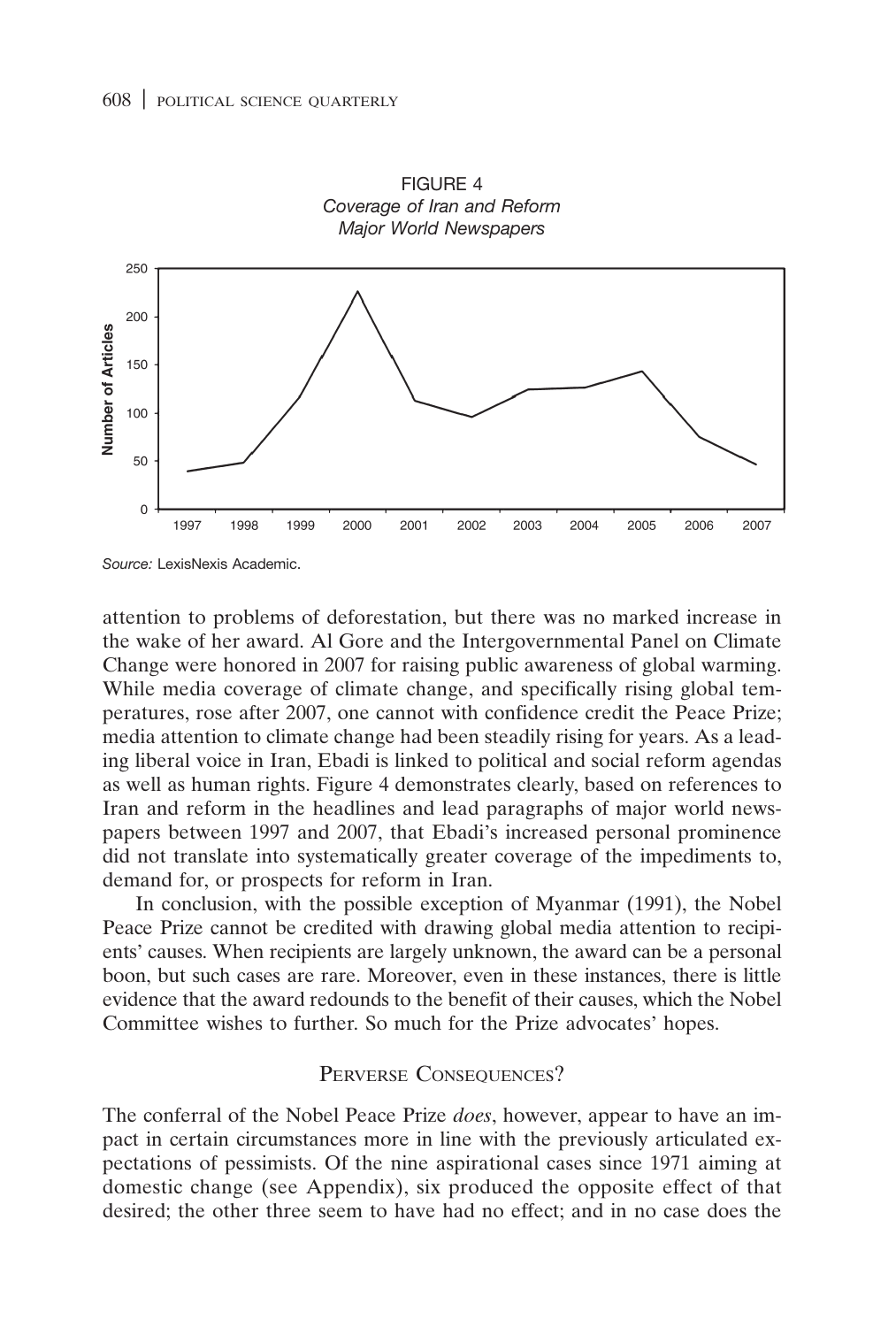Prize appear to have played a substantial role in bringing about the changes favored and envisioned by the Nobel Committee. The Committee has the best of intentions in promoting responsive regimes and the protection of human rights, but the consequences can be perverse.

Space constraints preclude adequate tracing of all these stories, and thus I focus on the post-Cold War cases, in which one might have expected the warming international environment to be most conducive to effective international pressure—that is, a best-case scenario for the Peace Prize. Few, for instance, would be surprised to learn that the award to Sakharov in 1975 sparked a vigorous crackdown by the authorities on Soviet dissidents; the Prize helped temporarily protect Sakharov himself, but even he would eventually be exiled to Gorky after his outspoken opposition to the war in Afghanistan.<sup>36</sup> Of the five such cases since 1989, three produced unexpected negative effects, described below. The other two are exceptional. The 1993 award, bestowed on Nelson Mandela and F.W. de Klerk, did not have disruptive effects because, while it sought to encourage democratic change, that change was already well underway, and it was transpiring, after years of confrontation, through a negotiated solution. But this was a singular case: in contrast to nearly all other domestic change cases, in which the Peace Prize honored the opponents of repression and implicitly or explicitly criticized the powers that be—a tack taken with regard to South Africa as well, with predictably disappointing results, in 1960 and 1984—the Prize Committee in 1993 hailed the South African government for its initiative, encouraging it along its liberalizing path rather than taking it to task for its misdeeds. The Prize thus worked with state power, rather than against it. The previous year's award, to Rigoberta Menchú, was also unusual, in that it came amidst an ongoing civil war. Levels of violence were already high in Guatemala, and the conflict had ebbed and waned several times. It is difficult to attribute any increase in state violence to the award, nor did the Guatemalan government seem to grow any more intransigent than it already was. Overall, the award seems to have had little impact on the stalled negotiations, which resumed only a year later, after a UN special representative came on the scene; Menchú and the Nobel Prize were, from the perspective of the peace process, irrelevant.<sup>37</sup>

To be clear, the claim here is not that the Nobel Peace Prize was the primary or fundamental reason that these states repressed activism on behalf of democracy and human rights. After all, in these cases, the Prize was given precisely to draw attention to ongoing or recently intensified repression in authoritarian regimes and to pressure those regimes for change. Moreover, as I make

<sup>&</sup>lt;sup>36</sup> Andrew and Mitrokhin, Sword and the Shield, 322–336; Richard Lourie, Sakharov: A Biography (Hanover, NH: Brandeis University Press, 2002), 276–277.

<sup>&</sup>lt;sup>37</sup> Susanne Jonas, "Democratization Through Peace: The Difficult Case of Guatemala," *Journal of* Interamerican Studies and World Affairs 42 (Winter 2000): 9–38, at 12; David Holiday, "Guatemala's Long Road to Peace," Current History 96 (February 1997): 68–74.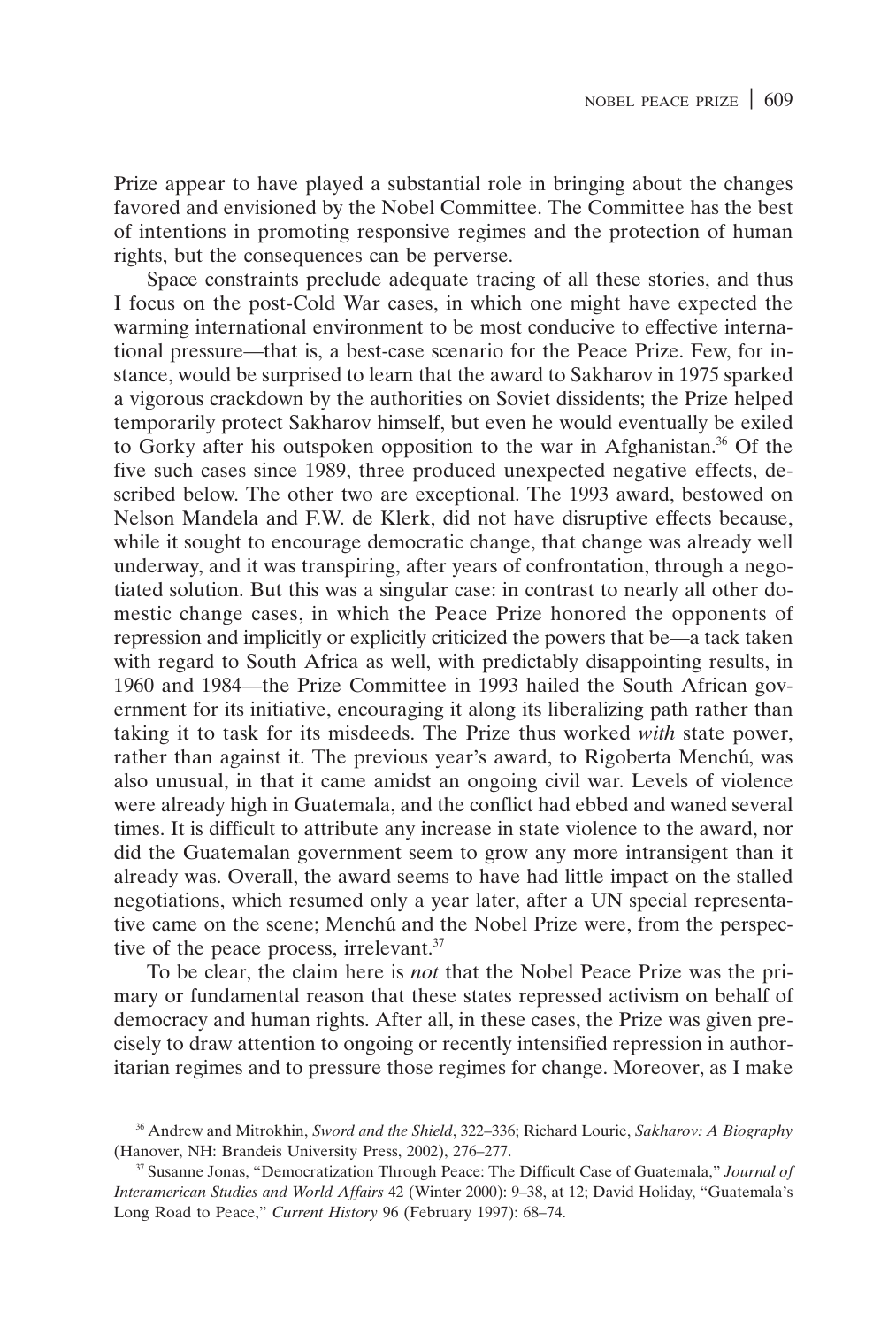clear in the brief case studies that follow, an upsurge of activism and repression often preceded, and motivated, the award. Finally, as I discuss below, other factors, in addition to the Prize, often contributed to the authoritarian regime's sense of encirclement and anxiety. But, within the necessary space constraints, I do seek at least to clear room for the possibility, and to suggest that it is plausible, that the Nobel Peace Prize not only failed to produce greater tolerance of dissent, but exacerbated the regime's perceived vulnerability and boosted its incentives to stifle dissent in the short to medium run. In the long run, the increased repression that follows the award might contribute to liberalization, and indeed one could argue that this was the case in South Africa after Desmond Tutu was honored in 1984. But such processes are highly contingent; China, Iran, and Myanmar—the three cases explored below—have not, in the years since the award, experienced much political liberalization. Moreover, this complex causal chain does not reflect how the Nobel Committee envisions the award exerting a progressive impact. Because the Prize advocates' catalog of effects focuses on the short to medium run, so too does this article, fully aware that the repression prompted by the award may nevertheless be part of the winding, long-run, and always uncertain path to liberalism.

# 1989: 14<sup>th</sup> Dalai Lama

One might reasonably argue that the Peace Prize awarded in 1989 to Tibet's supreme religious leader and national symbol made little difference to the Tibetan cause. China's response to Tibetan demands for self-rule has varied over time, but it took a hard-line turn in 1988 after Tibetan activism intensified. The authorities imposed martial law in Lhasa in March 1989, after bloody clashes between protesters and police, and although it was formally lifted in May 1990, that was a "cosmetic exercise," as the authorities retained and continued to employ these repressive tools.<sup>38</sup> Tibetans were highly mobilized immediately before and immediately after the award, and Chinese policy was repressive before and after as well. The Peace Prize would, at first blush, seem to have had little impact. Yet such an account presumes that the path of politics is linear, that the Tibetans and the Chinese government would, independent of the Peace Prize, have proceeded along the same way regardless. It misses the contingency of political process, and it fails to grasp how the Nobel Prize altered the politics on both sides.

In one sense, the award was successful. It sought to give emotional succor to the Tibetan people and to democracy activists across China, and to pressure the Chinese government for change. After the Tiananmen Square massacre of June 1989, the Committee used the Peace Prize to send a message of interna-

<sup>&</sup>lt;sup>38</sup> Human Rights Watch, *Merciless Repression: Human Rights in Tibet* (New York: Human Rights Watch, 1990); Jonathan Mirsky, "Chinese Chase U.S. Loans by Lifting Martial Law in Tibet," Globe and Mail, 3 May 1990.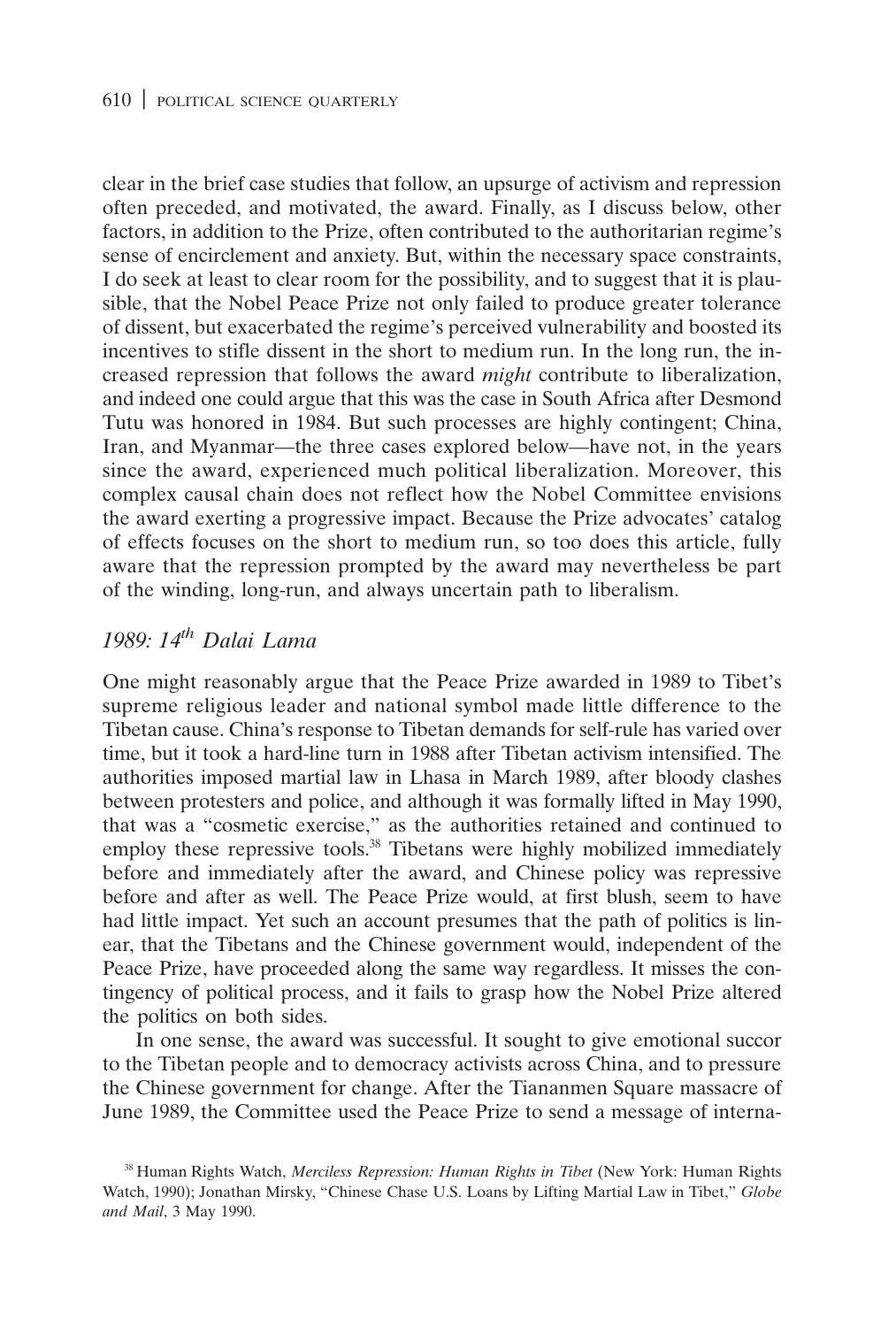tional displeasure to the Chinese government.<sup>39</sup> In awarding the Prize to the 14<sup>th</sup> Dalai Lama, it emphasized his "philosophy of peace" and his steadfast opposition to violence, no matter how worthy the cause, in pointed contrast to the Chinese authorities' repression; in Tibet, "as in other parts of the world, it is becoming increasingly obvious that problems cannot be solved by the use of brutal military power to crush peaceful demonstrations." That the international community had sided with the Tibetan struggle against the "Chinese invaders"<sup>40</sup> indeed seems to have buoyed the spirits of Tibetans and revitalized their flagging campaign. "Tibetans everywhere considered this a major victory"—confirmation of the justice of their cause and a sign of the world's support. Tibetans in Lhasa reacted to the announcement with pride, and some took to the streets in celebration.<sup>41</sup> A representative of the Dalai Lama declared the award "the best thing that has happened to Tibetans in 40 years."<sup>42</sup> That fall and especially the following winter and spring, political unrest spread across Tibet.<sup>43</sup> Tibetans calculated that with the world focused upon them, thanks to the Prize, the Chinese authorities would prove more lenient. They were wrong.

The Chinese undertook a vicious crackdown in late fall 1989. A week after the Nobel Committee's announcement, the authorities forbade even such traditional, non-violent forms of celebration as burning incense and throwing *tsampa* (flour) into the air. Public religious observances were also banned.<sup>44</sup> Political imprisonment, according to Human Rights Watch, abounded in the period after the award.<sup>45</sup> On the first anniversary of the imposition of martial law, in March 1990, China held a military parade in Lhasa that was intended, by one account, to make "clear what would follow even the most peaceful demonstration against their presence." Tibetans reported that the parade

<sup>39</sup> Sheila Rule, "How, and Why, the Dalai Lama Won the Peace Prize," The New York Times, 13 October 1989.

<sup>40</sup> Press Release, 5 October 1989, accessed at http://nobelprize.org/nobel\_prizes/peace/laureates/1989/ press.html, 8 July 2009; Presentation Speech, accessed at http://nobelprize.org/nobel\_prizes/peace/ laureates/1989/presentation-speech.html, 8 July 2009.

<sup>41</sup> Human Rights Watch, Merciless Repression, 27; Melvyn C. Goldstein, The Snow Lion and the Dragon: China, Tibet, and the Dalai Lama (Berkeley: University of California Press, 1997), 91. See also Tsering Shakya, The Dragon in the Land of Snows: A History of Modern Tibet Since 1947 (New York: Columbia University Press, 1999), 431.

<sup>42</sup> Philip Colley, "Support for Tibet Grows in China," Guardian, 4 January 1990.

<sup>43</sup> "Unrest Spreads in Tibet," Guardian, 6 April 1990.

<sup>44</sup> "New Crackdown Follows Celebrations in Lhasa," The Washington Post, 21 December 1989; Human Rights Committee of LAWASIA and Tibet Information Network, Defying the Dragon: China and Human Rights in Tibet (London: Tibet Information Network, 1991), 30; Ronald David Schwartz, Circle of Protest: Political Ritual in the Tibetan Uprising, 1987–92 (New York: Columbia University Press, 1994), 173; Robert Barnett, "Symbols and Protest: The Iconography of Demonstrations in Tibet, 1987–1990" in Robert Barnett, ed., Resistance and Reform in Tibet (Bloomington: Indiana University Press, 1994), 250–251.

<sup>45</sup> Human Rights Watch, Merciless Repression, 34-37.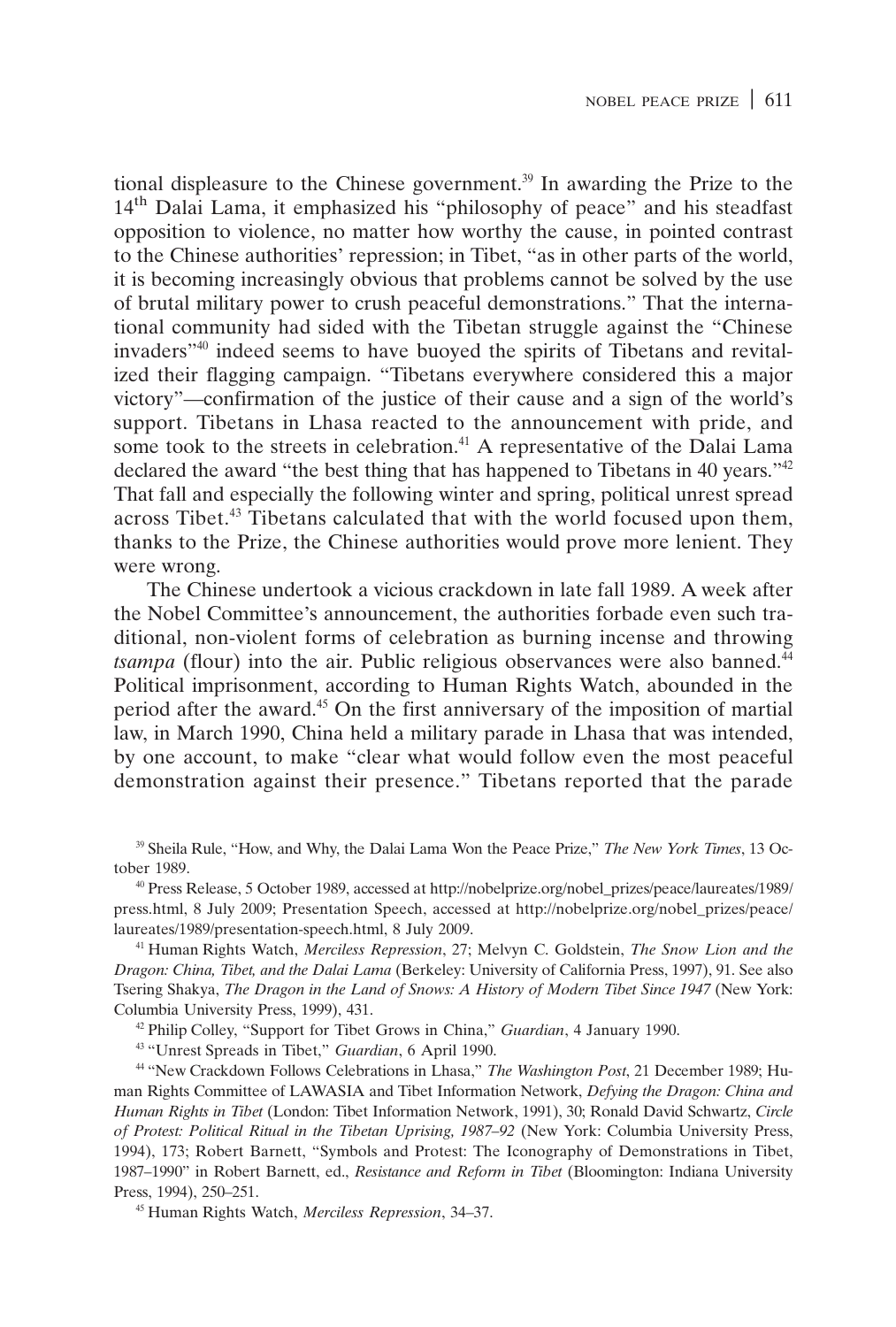marked the authorities' "biggest show of force" since political unrest had commenced two and a half years before.<sup>46</sup> The last six months of martial law—from November 1989 to April 1990—reportedly marked the period of most-intense Chinese repression, with as many as 2,000 Tibetans executed, countless more imprisoned and tortured, houses razed, and monasteries violated. Human Rights Watch/Asia Watch reported in May 1990 that "the incidence of serious torture is at least as bad as it has been for years, and in some cases, it seems worse."<sup>47</sup> While the intensified repression in Tibet cannot be divorced from the larger context of the Tiananmen protest and crackdown—indeed, the Nobel Prize was awarded to the Dalai Lama within that context—the patterns in Tibet were distinctive, part of a history that preceded Tiananmen and the democracy movement and proceeded at least somewhat independently of them. Repression in Tibet came not immediately after Tiananmen, but, hardly coincidentally, later—with the Dalai Lama winning the Peace Prize and with the international community seeming to legitimize Tibetan independence claims. In fact, beginning in November 1989, government cadres charged with countering Tibetan "splittism," especially in monasteries and nunneries, were specifically told, in addition to their other duties, "to condemn and campaign against the award of the Nobel Peace Prize to the Dalai Lama."<sup>48</sup> As one scholar concludes, the Prize, marking the culmination of a string of international successes by the Dalai Lama, signaled that "momentum appeared to have shifted to the Dalai Lama ... [and] Beijing reacted predictably to the threat this shift in momentum posed by moving to a more hard-line, integrationist policy."<sup>49</sup> If the Nobel Committee was sending a message, so too was the Chinese government.

Awarding the Peace Prize to the 14<sup>th</sup> Dalai Lama was gratifying to Tibetan nationalists living abroad, and it may even have been welcomed by nationalists within Tibet. But it did little to make an autonomous, let alone an independent, Tibet a reality or to make the Chinese authorities more open to Tibetan demands—just the opposite. Instead, the government, eager to prove that it could not be bullied by the international community and that it had resolve in reserves, battened down the hatches, refused concessions, and ramped up repression. That the award might have this effect was anticipated by at least some contemporary observers, $50$  and the reaction may have been reinforced by Chinese cultural norms highly sensitive to loss of "face."

 $49$  Goldstein, Snow Lion and the Dragon, 91. See also Shakya, Dragon in the Land of Snows, 431–433.

<sup>50</sup> Jonathan Mirsky, "Giving Peace Prize to Dalai Lama may Tighten China's Screws on Tibet," Globe and Mail, 9 October 1989.

<sup>&</sup>lt;sup>46</sup> "Eyewitness: Chinese Show of Force Chills Tibet," Guardian, 9 March 1990.

<sup>&</sup>lt;sup>47</sup> Peter Ellingsen, "Crackdown Reported in Tibet," Sydney Morning Herald, 23 May 1990; Lena H. Sun, "Human-Rights Abuses Said to Mount in Tibet," The Washington Post, 29 May 1990.

<sup>48</sup> Ronald D. Schwartz, "The Anti-Splittist Campaign and Tibetan Political Consciousness," in Barnett, ed., Resistance and Reform, 217.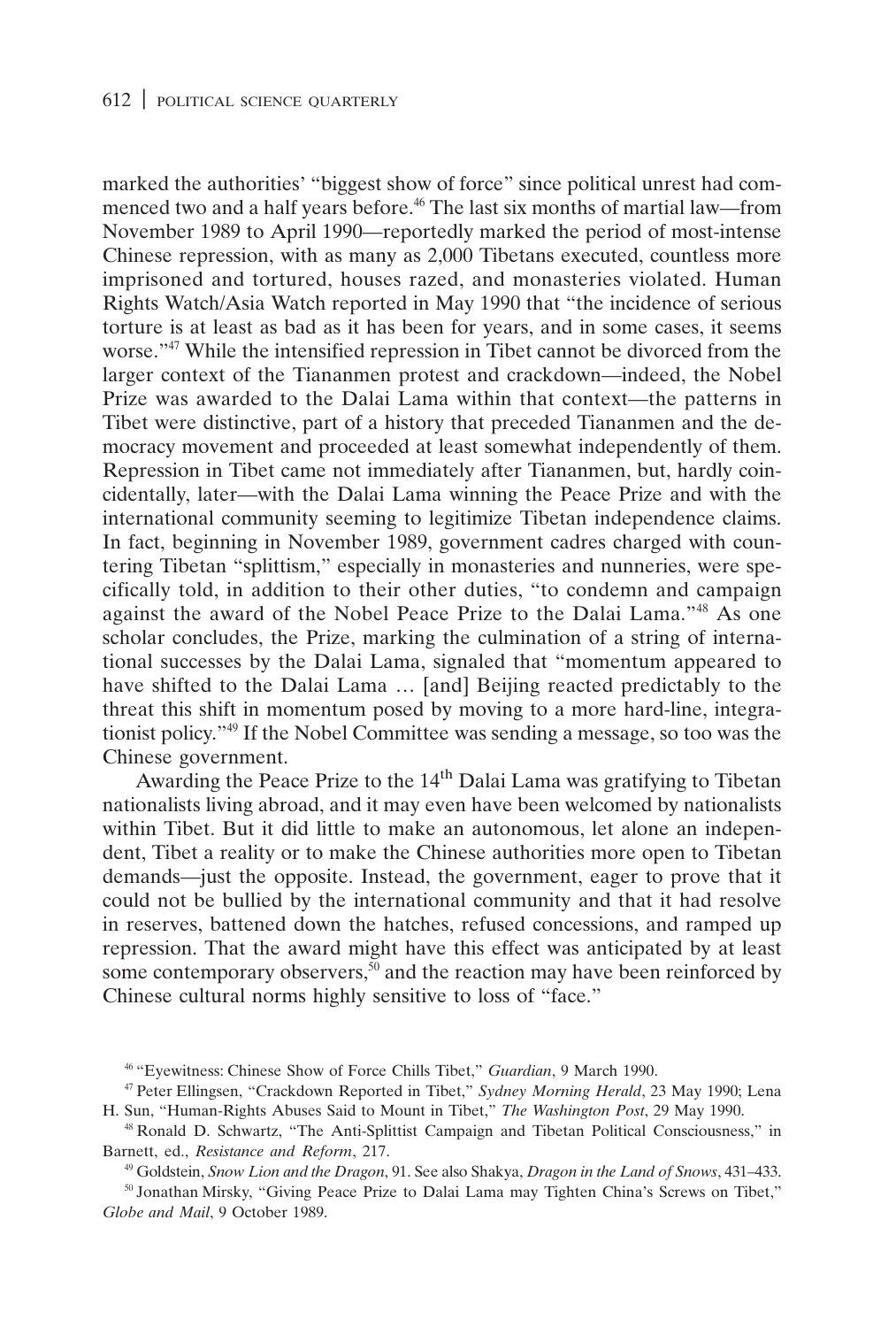The Nobel Peace Prize did not, of course, produce this unwelcome backlash in isolation from other instances of international pressure—notably U.S. congressional resolutions—and domestic discontent in Tibet and elsewhere in China. As international "interference" in China's "domestic affairs" grew and as civil society became more restive, the Chinese government reconsidered the moderate stance it had adopted toward Tibet in the first half of the decade, and it clamped down on the dissent it had permitted (in relative terms) to flourish. But the Prize did mark the symbolic culmination of the Dalai Lama's efforts to win international support for the Tibetan cause and to persuade the world of Chinese aggression against his country. In the mid-1980s he began to travel more frequently abroad, with an expressly political agenda, to establish allied groups across the world, especially but not exclusively in the United States, to recruit foreign parliamentarians to the Tibetan cause, and to build global popular support for Tibet.<sup>51</sup> The Dalai Lama proved a skilled politician, outmaneuvering the Chinese in Western forums; he was successful beyond all expectations, and the Peace Prize was perhaps his greatest tactical success. But, despite the Dalai Lama's tactical accomplishments, the strategy was misguided, and Tibet today is no closer to autonomy than it was 30 years ago. As one historian concludes, the Dalai Lama "miscalculated." His efforts did not "prod Beijing toward further compromise" but "only strengthened the hand of hard-liners."<sup>52</sup> The Peace Prize seems, perhaps even more than Tiananmen, to have been the proverbial straw that broke the camel's, or perhaps the tiger's, back. China's reaction to the Prize was its new approach in microcosm: the Prize spurred China not to adopt a more liberal policy toward Tibetan nationalism, but rather to tighten the screws.

#### 1991: Aung San Suu Kyi

Observers of Myanmar rightly give the Nobel Peace Prize credit for fixing the world's attention on the plight of the democratic opposition, embodied in the figure of Aung San Suu Kyi.<sup>53</sup> But this, I will argue, represents only the positive side of the ledger. As in China, the Peace Prize brought substantial costs as well for the very cause it sought to promote.

One might argue that in Myanmar, as in China, the Nobel Prize was more a response to, than a cause of, state repression, and indeed the human rights situation had long been dire in Burma/Myanmar and, in the months before the Nobel Committee's announcement, it was reportedly deteriorating,<sup>54</sup> perhaps

<sup>52</sup> Grunfeld, *Making of Modern Tibet*, 233, and generally 233-235.

<sup>51</sup> Goldstein, Snow Lion and the Dragon, 75–78; Grunfeld, Making of Modern Tibet, 230–232, 236– 238; Shakya, Dragon in the Land of Snows, 412–416; Smith, Jr., Tibetan Nation, chap. 15.

<sup>&</sup>lt;sup>53</sup> David I. Steinberg, *Burma, The State of Myanmar* (Washington, DC: Georgetown University Press, 2001), 90.

<sup>54</sup> Louise Williams, "Junta Tightens Grip on Power," Sydney Morning Herald, 28 March 1991.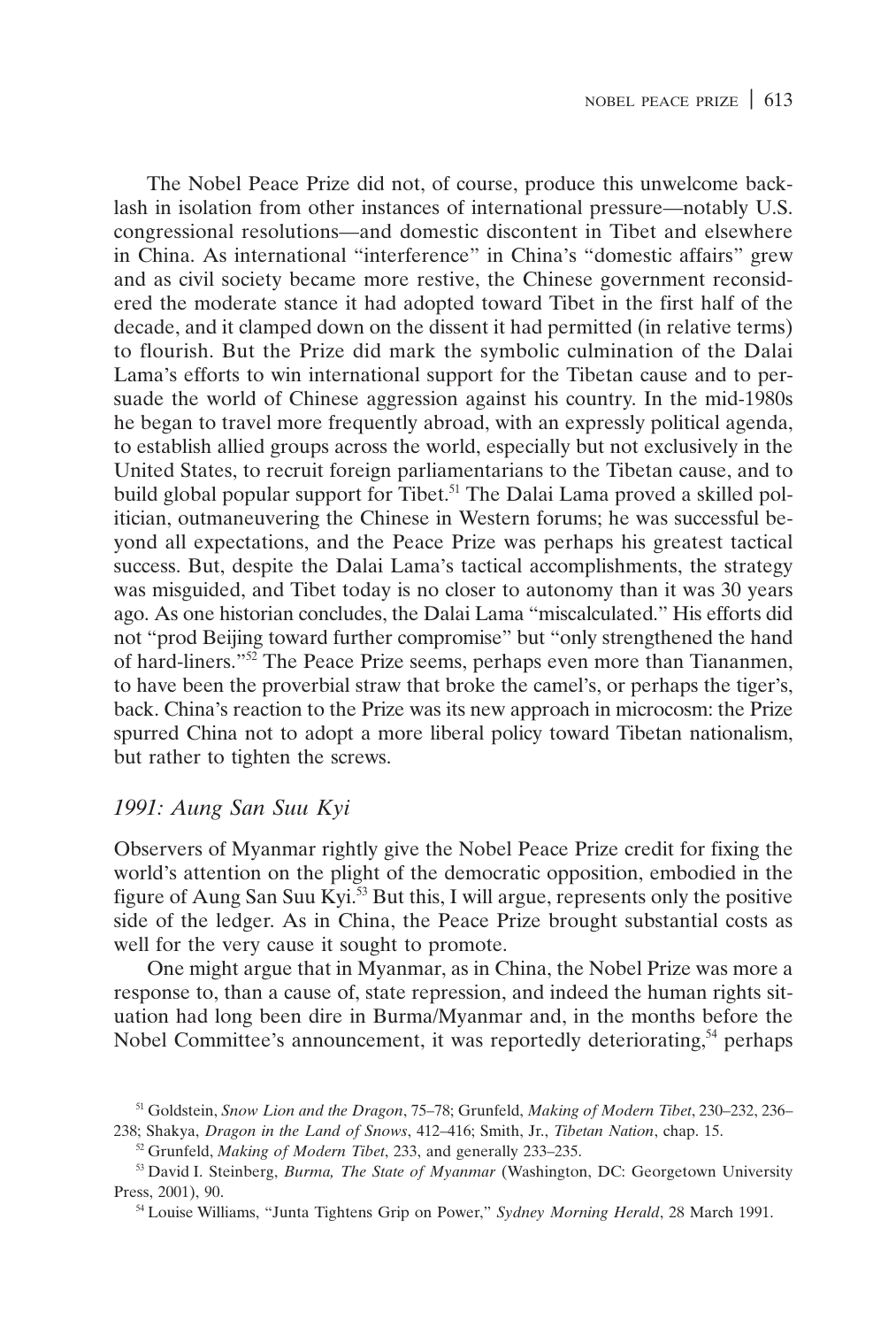contributing to the Committee's choice. But the decision to honor Aung San Suu Kyi intensified the regime's fear of encirclement, activated its sensitivity to foreign interference in Myanmar's affairs, and increased its reason and incentives to lash out. Just before the Prize was awarded, Myanmar's military rulers—the State Law and Order Restoration Council (SLORC)—purged the civil service, firing 15,000 civil servants. The move marked the final stage of the SLORC's steady reassertion of control over Myanmar's institutions and society,<sup>55</sup> but it was also "a symptom," according to a "well-informed Yangon resident," "of [the regime's] anxiety," specifically its "nervousness" at the prospect of Suu Kyi winning the Prize. Later that fall, Amnesty International charged the SLORC with having intensified its efforts to crush the country's nonviolent opposition.<sup>56</sup> Student leaders were rounded up in the days and weeks after the Prize announcement; opposition and ethnic political party leaders were detained and asked to provide their "opinion" on the awarding of the Peace Prize to Suu Kyi. Also that fall, the remaining leadership of the country's second-largest opposition party fled to Thailand, declaring that, as a result of the regime's persecution, "the status of all political parties has been undermined."<sup>57</sup> Offering concessions was the last thing on the SLORC's mind as it faced a world "bullying our country, threatening our country."<sup>58</sup> It instead focused on harassing and punishing Suu Kyi's aides and on trying to discredit Suu Kyi by alleging that she was an agent of imperialist powers, by launching sexist broadsides against the very prospect of female leadership, and by playing the race card against her children. $59$  When students protested that fall, all institutions of higher education were shuttered, to reopen only three years later. $60$ By helping to boost "her name and her aura," a Western diplomat observed, the Peace Prize made Aung San Suu Kyi a target; the SLORC could no longer ignore her.<sup>61</sup> The Prize may also have undermined military moderates, who, desirous of improving Myanmar's international standing, sought a more tolerant approach toward Suu Kyi and her fellow democracy activists. $62$ 

<sup>55</sup> Michael W. Charney, A History of Modern Burma (Cambridge: Cambridge University Press, 2009), 177.

<sup>56</sup> William Branigin, "Myanmar Said to Purge Civil Service; Opposition Leader's Candidacy for Nobel Focuses International Ire," The Washington Post, 14 October 1991; Branigin, "Myanmar Steps Up Repression, Says Amnesty," The Washington Post, 10 December 1991.

<sup>57</sup> Myanmar: 'No Law at All'—Human Rights Violations Under Military Rule (New York: Amnesty International USA, 1992), 9.

<sup>58</sup> David E. Sanger, "Burmese Military Increases Attacks on Detained Opposition Leader," The New York Times, 29 December 1991.

<sup>59</sup> Branigin, "Myanmar Said to Purge Civil Service"; Charney, Modern Burma, 176.

<sup>60</sup> "Burmese Universities are Closed as Military Acts to Block Protests," The New York Times, 13 December 1991.

<sup>61</sup> Sanger, "Burmese Military Increases Attacks."

 $62$  Andrew Selth, "The Armed Forces and Military Rule in Burma," in Robert I. Rotberg, ed., *Burma:* Prospects for a Democratic Future (Washington, DC: Brookings Institution Press, 1998), 99.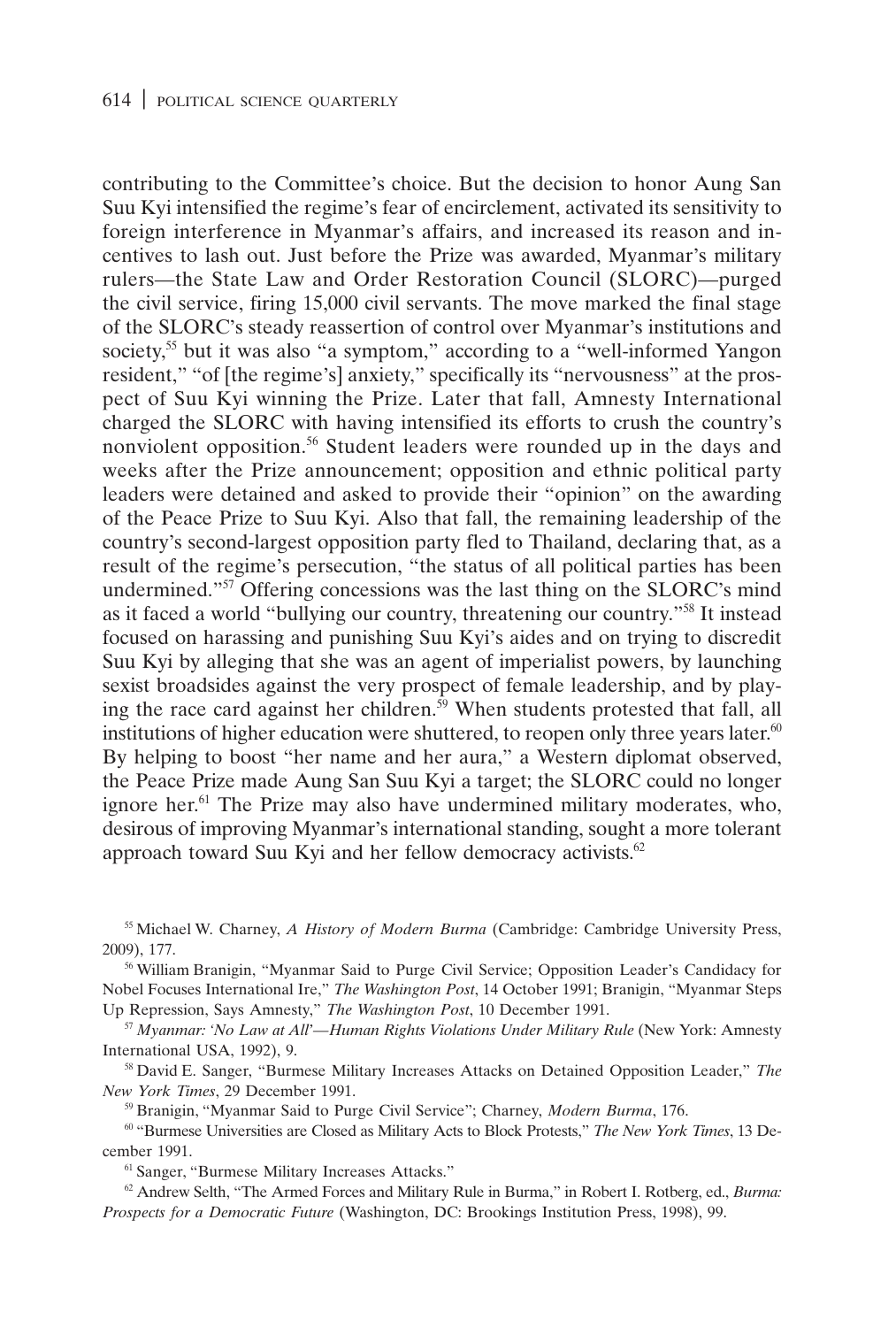As part of its post–Nobel Prize ramped-up repression, Myanmar's military government initiated that winter an all-out military assault against pro-democratic rebels and the ethnic insurgents, notably the Karen, with which they were allied. This was reportedly the most intense assault in more than 40 years on the Karen, and for the first time, the military prosecuted the campaign on all regional fronts at once, producing a transnational refugee crisis. By the end of March, the military had scored impressive victories, including the capture of a key strategic mountain from which it could freely lob mortars and artillery into the rebel capital, though these advances fell short of the military's promise to capture the rebels' headquarters.<sup>63</sup> The campaign signaled the always-anxious regime's heightened anxiety in the wake of the Prize, but it also revealed the military's increased capability, thanks to an infusion of Chinese weapons. (A complementary explanation is that the SLORC saw these military operations as diversionary, hoping thereby to focus the population's attention on matters other than democracy.) The regime's success—magnified because the prodemocracy movement had tarnished itself by engaging in an internal witch hunt in which it used torture to extract confessions from alleged government spies—may have reduced its anxiety to the point that it could allow some cosmetic concessions, such as releasing a few hundred less-prominent political prisoners, allowing Suu Kyi's family to visit her without preconditions, opening a dialogue with the now-weakened opposition, and (by fall) lifting martial law; however, "these actions and promises," one analyst noted, "add[ed] up to nothing more than the appearance of change."<sup>64</sup>

In sum, the Nobel Peace Prize did bring greater attention to Myanmar and coalesce Western pressure, but the result was to weaken, not strengthen, prodemocracy forces: SLORC repression grew, and the pro-democracy movement cracked. The events of 1991–1992 bore out an observation common among Burmese: the military regime has been only marginally responsive to pressure, whether domestic or international in origin, and such pressure often has proved counterproductive.<sup>65</sup> As one balanced critic of the West's policy of censure,

<sup>63</sup> Because of the intensity of the military's efforts, one analyst characterized the campaign as a "clear defeat," but it is not clear that the military saw it that way. See Josef Silverstein, "Burma in an International Perspective," Asian Survey 32 (October 1992): 951–963, at 959. See, generally, Larry Jagan, "Offensive Targets Burma's Ethnic Rebels," Toronto Star, 16 February 1992; William Branigin, "Burmese Recount Tales of Terror at Hands of Troops," The Washington Post, 16 February 1992; Barbara Crosette, "Thousands of Burmese Said to Flee Drive by Army," The New York Times, 5 March 1992; Philip Shenon, "Military Operations to Stop," The New York Times, 29 April 1992.

<sup>64</sup> Others attributed these liberalizing moves to the military's inability to overrun the Karen headquarters before the monsoon season. Generally, on the liberalization, see David I. Steinberg, "Myanmar in 1992: Plus Ça Change ...?" Asian Survey 33 (February 1993): 175–183, esp. 176–178; Silverstein, "Burma in an International Perspective"; and Robert D. McFadden, "Burmese Rulers Releasing a Dozen Political Prisoners," The New York Times, 26 April 1992.

<sup>65</sup> Sheryl WuDunn, "Dissent by Burmese Only Brings More Repression," The New York Times, 25 November 1990.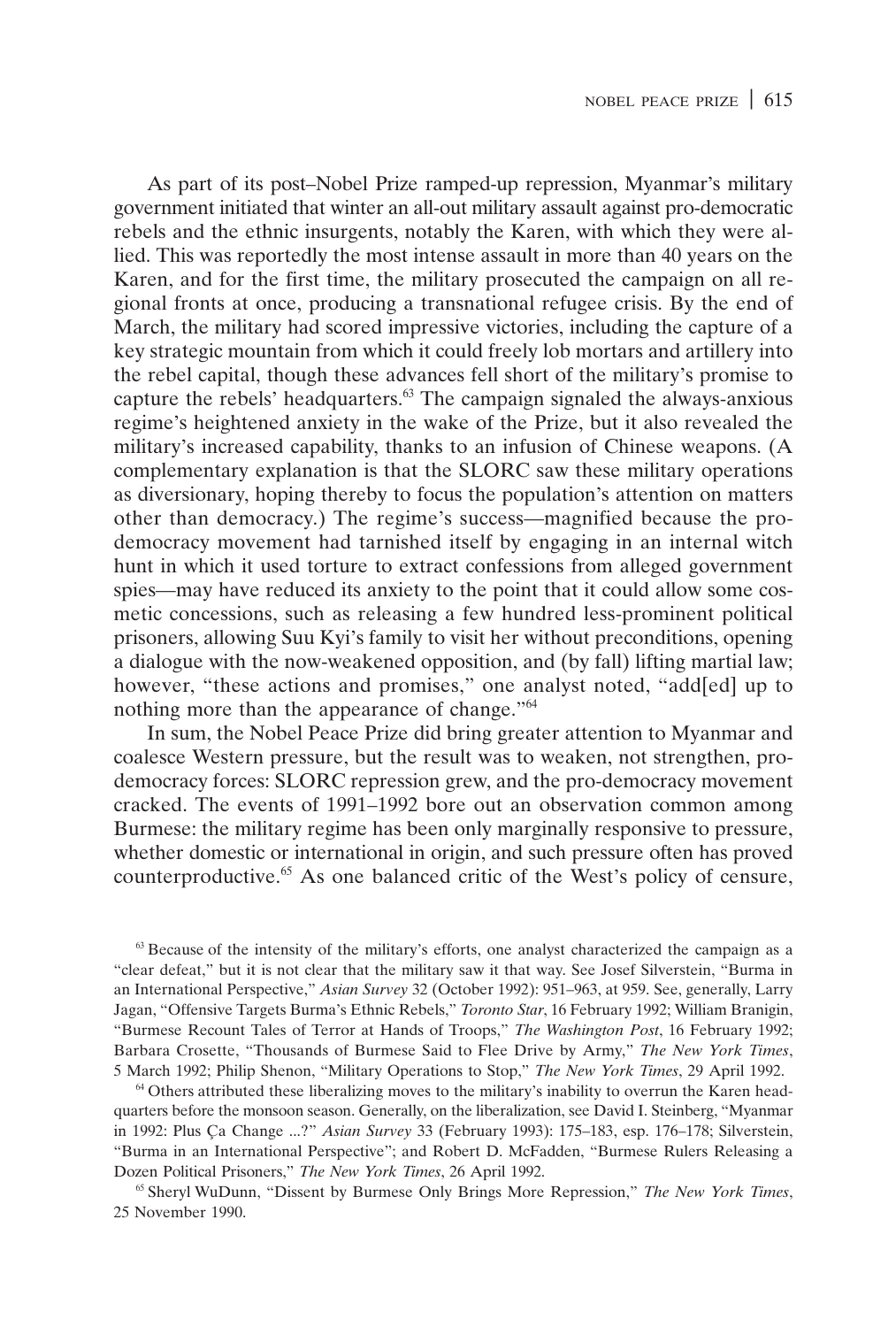sanctions, and isolation notes, "the SLORC/SPDC [State Peace and Development Council, as the SLORC was renamed in 1997] has generally appeared more concerned about domestic stability than international respectability," and the Western approach has reinforced the sense of siege prevalent among the country's nationalistic military leaders—without substantially undercutting the state's capacity for repression.<sup>66</sup>

Not only did the Prize bolster regime hard-liners, but it also mobilized prodemocratic forces in Myanmar, giving the regime greater excuse to crack down and thus deepening the tragedy. Many accounts emphasize that the award gave hope to beleaguered democracy activists. One Yangon resident told journalists, "This is the best news we have had for a long time. It must make a difference. Not even the Burmese military can ignore the message conveyed by the Nobel Prize."<sup>67</sup> On the very day the Prize was awarded to Suu Kyi in absentia, students rallied against the SLORC in the largest anti-government demonstration since 1988, when the regime had squashed the pro-democracy movement. Dozens of her supporters were arrested for hanging congratulatory notices, and perhaps 900 were ultimately arrested that month.<sup>68</sup>

Computerized content analysis of global media also suggests that protest activity in Myanmar was more intense in fall 1991 and that government repression was especially severe toward the end of 1991 and especially in 1992. The IDEA database lists no "protest demonstrations" in 1989–1990 or 1992–1993, but it lists two such events in 1991, both in mid-October, after the award had been announced. This source lists more arrests and detentions in 1992, especially January and February, than in surrounding years. It cites also three times as many military raids in 1992, especially in the mid-spring; that year also saw four major military mobilizations, three in January.69 The World Handbook of Political Indicators IV records twice as many "government violent actions" in 1992 as in surrounding years and nearly twice as many "government forceful actions." More clearly targeted domestically are events that the database categorizes as "civil direct," "civil violent," and "civil forceful" actions, and these also reveal heightened activity in 1992.<sup>70</sup> One should not rely too heavily on

<sup>66</sup> Morten B. Pedersen, Promoting Human Rights in Burma: A Critique of Western Sanctions Policy (Lanham, MD: Rowman & Littlefield, 2008), quote at 219, generally 221–233. See also Andrew Selth, "Burma's 'Saffron Revolution' and the Limits of International Influence," Australian Journal of International Affairs 62 (September 2008): 281–297.

<sup>67</sup> Neil Kelly and Tony Samstag, "Nobel Peace Prize Gives Burma Hope," The Times, 15 October 1991. See also Steinberg, Burma, 91.

<sup>68</sup> "Students Protest Burma's Junta," Toronto Star, 10 December 1991; Raymond Whitaker, "Suu Kyi's Supporters 'Arrested' in Burma," Independent, 10 December 1991; David E. Sanger, "Burmese Dissidents Say 900 were Arrested in Crackdown," The New York Times, 19 December 1991.

<sup>69</sup> Integrated Data for Event Analysis, available at www.vranet.com/idea. Data compiled by Aaron Rapport, August 2007.

 $\frac{70}{10}$  In the case of the *World Handbook*, these data are especially preliminary, according to its editors in an April 2002 memo. Data compiled by Aaron Rapport, August 2007.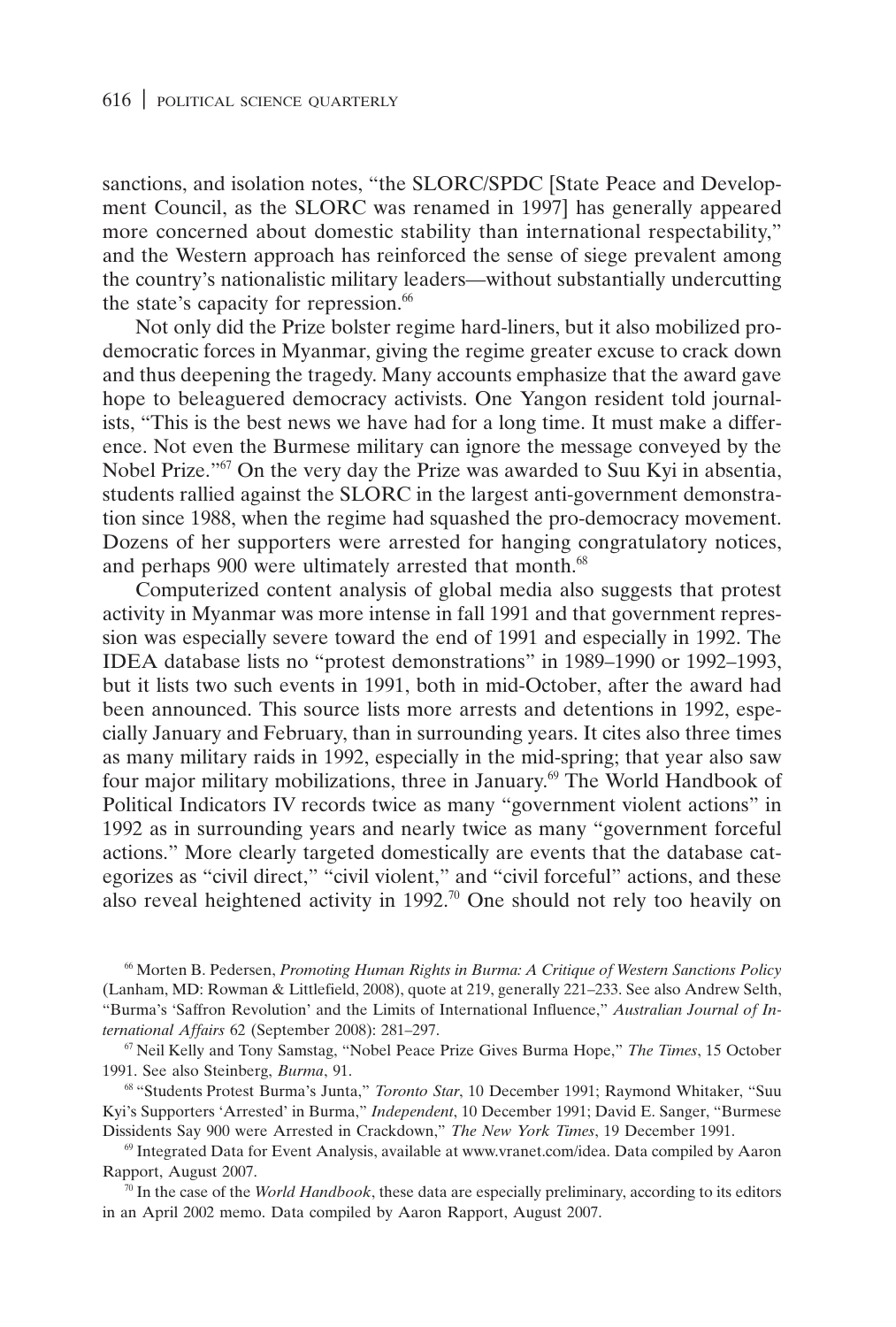such data, since media access to Myanmar is highly restricted and coverage is necessarily spotty.<sup>71</sup> But it is suggestive. Some have argued that, more broadly, Western policy has sustained false hopes and an unrealistically hard line among the Burmese opposition and that the Nobel Peace Prize in particular may have reduced Suu Kyi's room for maneuver, compelling her to hew publicly to an uncompromising stance.<sup>72</sup>

Some observers acknowledged that one could not expect "the Burmese military, with its xenophobic instincts and skill at repression, suddenly to collapse or to feel very much shame," but they hoped that the Prize might sufficiently embarrass Myanmar's neighbors that they would bring their leverage to bear.73 In November 1991, perhaps because of the attention the Prize had drawn, Myanmar's neighbors stopped opposing a UN resolution rebuking the SLORC—a resolution they had blocked a year before—and even China and Cuba, which normally opposed any measure criticizing a country's human rights situation, voted for the resolution, which explicitly noted the Prize.<sup>74</sup> However, this was hardly the norm. Myanmar's neighbors, with the notable exception of the Philippines, generally offered little criticism and instead continued to try to integrate the country into regional institutions. Members of the Association of Southeast Asian Nations (ASEAN) persisted in their approach of "constructive engagement," and they continued to conduct lucrative trade in raw materials and arms with Myanmar.<sup>75</sup> Human rights groups singled out ASEAN member states for their lack of cooperation in bringing pressure on the SLORC.76 For Myanmar's neighbors, Nobel Peace Prize or not, it was business as usual. European countries gradually followed suit, so that by 1995, Myanmar had won "the battle for global acceptance," and even the U.S. commitment to isolating the regime was wearing thin. $\frac{7}{7}$ 

 $71$  Another concern is that the data reflect actual events less than they do global media interest, which increased after the Peace Prize. However, while coverage of Burma was greater from January 1992—as much as 30 percent more—it seems unlikely that this can account for the even larger increases in reported events, at times on the order of 200–300 percent.

<sup>72</sup> Pedersen, Promoting Human Rights, 232–233, 250.

 $73$  Steven Erlanger, "The Power of the Peace Prize May be Lost on Myanmar," The New York Times, 20 October 1991.

 $74$  Paul Lewis, "U.N. Rebukes Burma Military for Refusing to Yield Power," The New York Times, 30 November 1991.

 $75$  John Bray, Burma: The Politics of Constructive Engagement (London: Royal Institute of International Affairs, 1995), chap. 5.

 $76$  Lawyers Committee for Human Rights, Burma—The International Response to Continuing Human Rights Violations, 10 February 1992. More generally, see J. Mohan Malik, "Burma's Role in Regional Security," in Robert I. Rotberg, ed., Burma: Prospects for a Democratic Future (Washington, DC: Brookings Institution Press, 1998), 121–123; Steinberg, Burma, 237–240.

<sup>77</sup> Barbara Bradley, "U.S. Slowly Loses Fight to Isolate Regime Over Rights Abuses," Christian Science Monitor, 4 January 1995.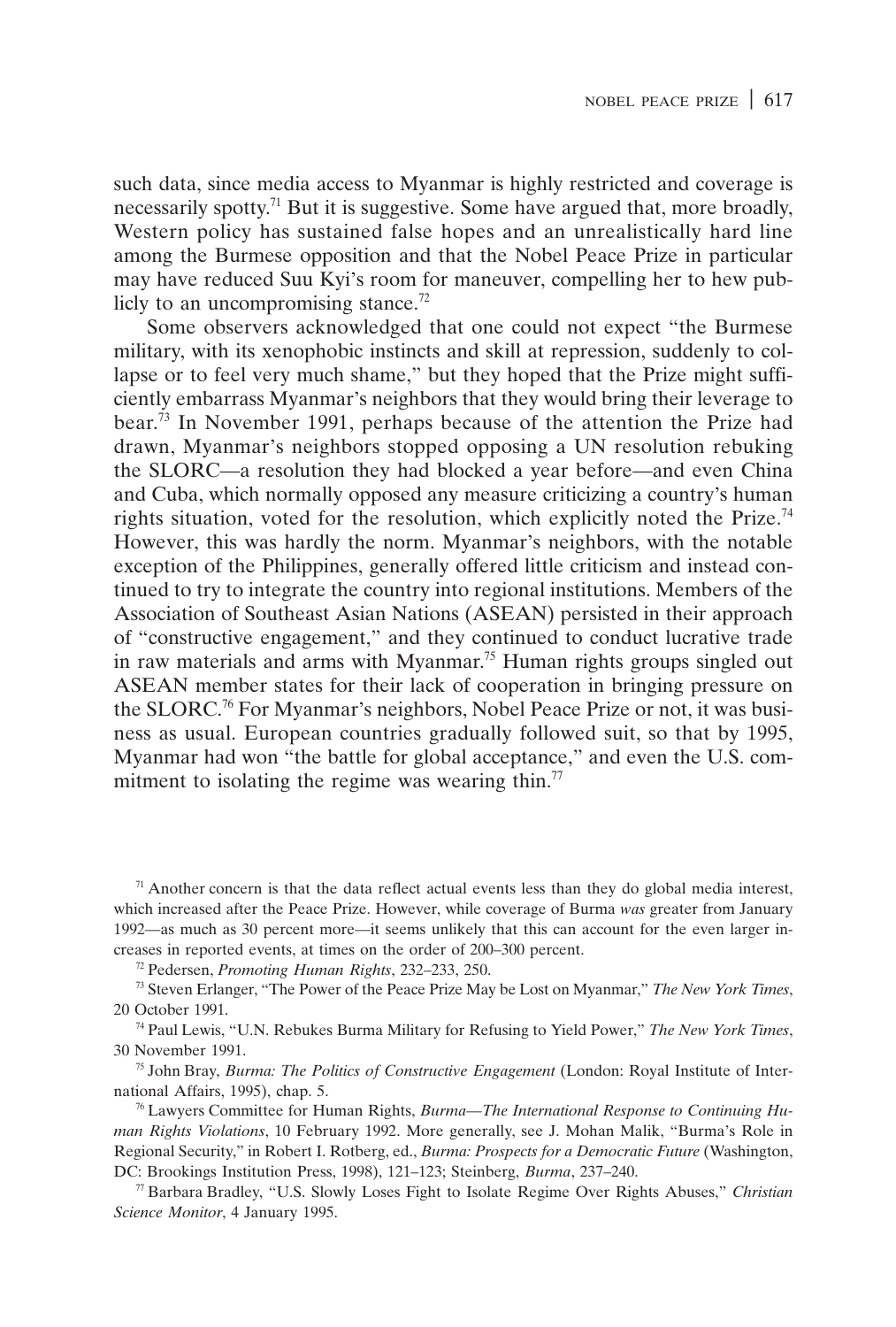#### 2003: Shirin Ebadi

In awarding the Peace Prize to Shirin Ebadi of Iran, the Nobel Committee declared its "hope that the Prize will be an inspiration for all those who struggle for human rights and democracy in her country, in the Moslem world, and in all countries where the fight for human rights needs inspiration and support."<sup>78</sup> While not all Iranians were enamored of the mullahs and while some were attracted to the West, liberal reformers like Ebadi were lonely voices in Iranian society, lacking grassroots support.<sup>79</sup> The Nobel Committee sought through the prestigious award to bolster Ebadi and like-minded activists in Iran and across the Muslim world; to attract local support to their cause; to draw international media attention; and thereby to compel illiberal regimes to tolerate liberal oases in their midst. We have already seen that the award did not draw more international media attention to the fate of reform in Iran but that it did boost the profile of Ebadi, relatively unknown before October 2003. In the West, Ebadi came to serve as a major, if not the preeminent, symbol of the struggle for liberalism in Iran and of the regime's insecurity and its repressive tendencies.<sup>80</sup>

However, the Nobel Prize offered Ebadi and her fellow reformers scant protection. Not only did they make little headway, but their political position slipped as they tried to weather a relentless conservative assault. Ebadi herself lamented in 2005 that "nothing has changed in Iran. Those who were in power are still in power."<sup>81</sup> Reformers had confronted substantial obstacles before 2003; conservatives, led by Iran's supreme religious leader, Ayatollah Ali Khamenei, had, especially since the election of the reformist Mohammed Khatami as president in 1997, employed the repressive tools of the state, as well as nonstate forces ("vigilantes"), to beat back the reform challenge. $82$  But the 2003 Peace Prize offered conservatives a new opening to intervene into Iran's constrained yet still vaguely democratic politics. In January 2004—just three months after the Peace Prize announcement—the powerful Guardian Council disqualified some 3,600 reformist candidates for Parliament nationwide, including 80 incumbents, and as many as 900 of 1,700 candidates in Tehran alone. This was hardly more of the same: the number of disqualifications in 2004 was more than triple that of 2000, marking "an aggressive reassertion of authority by

 $82$  See Bayat, Making Islam Democratic, 115–134; Human Rights Watch, World Report 2003: Human Rights Developments in Iran, accessed at http://www.hrw.org/legacy/wr2k3/mideast3.html, 8 July 2009.

<sup>78</sup> Press Release, 10 October 2003, accessed at http://nobelprize.org/nobel\_prizes/peace/laureates/ 2003/press.html, 8 July 2009.

 $79$  Assef Bayat, Making Islam Democratic: Social Movements and the Post-Islamist Turn (Stanford, CA: Stanford University Press, 2007), 134; Ali M. Ansari, "Continuous Regime Change From Within," Washington Quarterly 26 (Fall 2003): 53–67, at 63.

 $80$  See, for instance, "The Woman the Mullahs Fear," The New York Times, 2 January 2009.

<sup>&</sup>lt;sup>81</sup> Scott Peterson, "How Iran's Reformers Lost Their Political Way," Christian Science Monitor, 1 July 2005.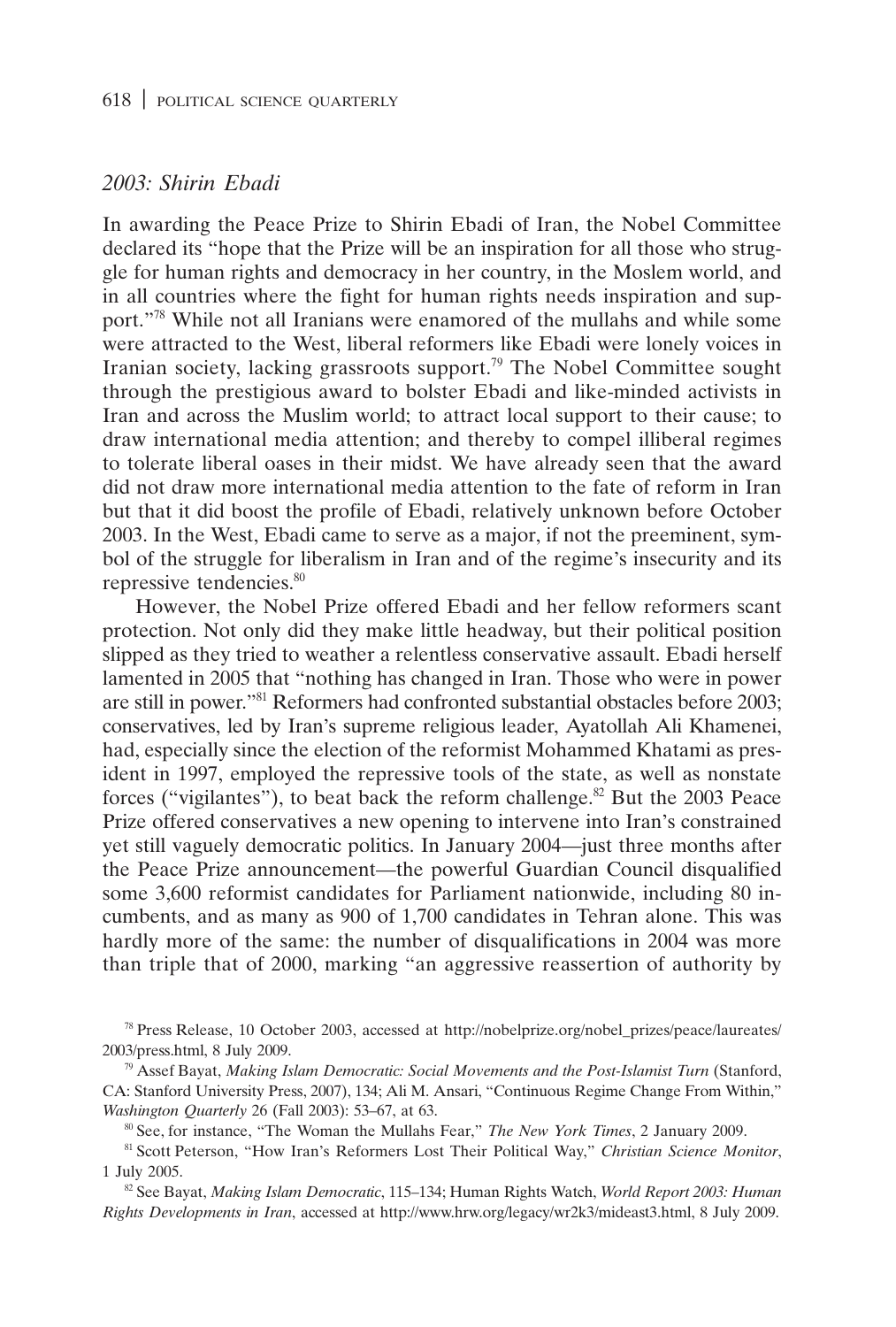conservatives"<sup>83</sup>—according to some, a "conservative coup." With many urban voters disengaged from politics and with key reformers urging a boycott, conservatives scored a large victory in the February elections; the next year, with reformers still sidelined, Mahmoud Ahmadinejad was elected president.

Over the course of 2004, "the once-robust reform movement … virtually evaporated": newspapers and magazines were shut down; student activists were jailed or at least harassed. Human Rights Watch reported that "respect for basic human rights in Iran, especially freedom of expression and opinion," while never strong, had "deteriorated"; torture and solitary confinement were used "routinely" to punish dissidents, independent websites were blocked. Socalled "parallel institutions"—paramilitary groups, plainclothes intelligence agents, secret prisons—"became increasingly open in crushing student protests, detaining activists, writers, and journalists … and threatening pro-democracy speakers and audiences at public events."<sup>84</sup> One cannot discount the possibility that the regime might have pursued this path in 2004 regardless of the Nobel Committee's decision in fall 2003; although Khatami's election had put conservatives on the defensive, they swiftly regrouped, and Khatami's presidency was generally marked by the consolidation of conservatives' gains and by the enfeebling of the opposition.<sup>85</sup> Further, the U.S. victory in Iraq in spring 2003, in which the "coalition of the willing" had easily defeated the strongest Arab national army; the reported U.S. dismissal of Iran's sweeping diplomatic overtures shortly thereafter in May; and the presence of huge numbers of U.S. troops on Iran's doorstep—all these left the Iranian regime feeling deeply insecure in the latter half of 2003. By one account, in the wake of the Iraq war, "in their 24-year reign, the clerics had seldom felt so threatened and vulnerable."<sup>86</sup> At the very least, it gave them political cover to crack down at home, so as to counter foreign interference in Iran's affairs. By awarding the Prize to a leading reformer on the heels of the Iraq war and of Iran's rejected "grand bargain" with the United States, the Nobel Committee only added to the conservatives' fears of encirclement and bolstered their disinclination to give ground

<sup>83</sup> Karl Vick, "Iranian Reformers Protest Move Barring Many from Reelection," The New York Times, 12 January 2004.

<sup>84</sup> Robin Wright, "Keeping Faith in Reform, and Islam, in Iran," The Washington Post, 15 December 2004; Human Rights Watch, World Report 2005: Human Rights Overview, Iran, 2004, accessed at www.hrw.org/english/docs/2005/01/13/iran9803.htm, 8 July 2009.

<sup>85</sup> Ali Gheissari and Vali Nasr, Democracy in Iran: History and the Quest for Liberty (Oxford: Oxford University Press, 2006), 136–145; Fakhreddin Azimi, The Quest for Democracy in Iran: A Century of Struggle Against Authoritarian Rule (Cambridge, MA: Harvard University Press, 2008), 380–399; and Elliot Hen-Tov, "Understanding Iran's New Authoritarianism," Washington Quarterly 30 (Winter 2006–2007): 163–179, esp. 164–169. For a more generous assessment of the reformists' achievements and of Khatami's leadership, see Ervand Abrahamian, A History of Modern Iran (Cambridge: Cambridge University Press, 2008), 186–191.

<sup>86</sup> Trita Parsi, "The Price of Not Talking to Iran," World Policy Journal 23 (Winter 2006–2007): 11–17, at 13. Thanks to an anonymous reviewer for urging me to emphasize this context.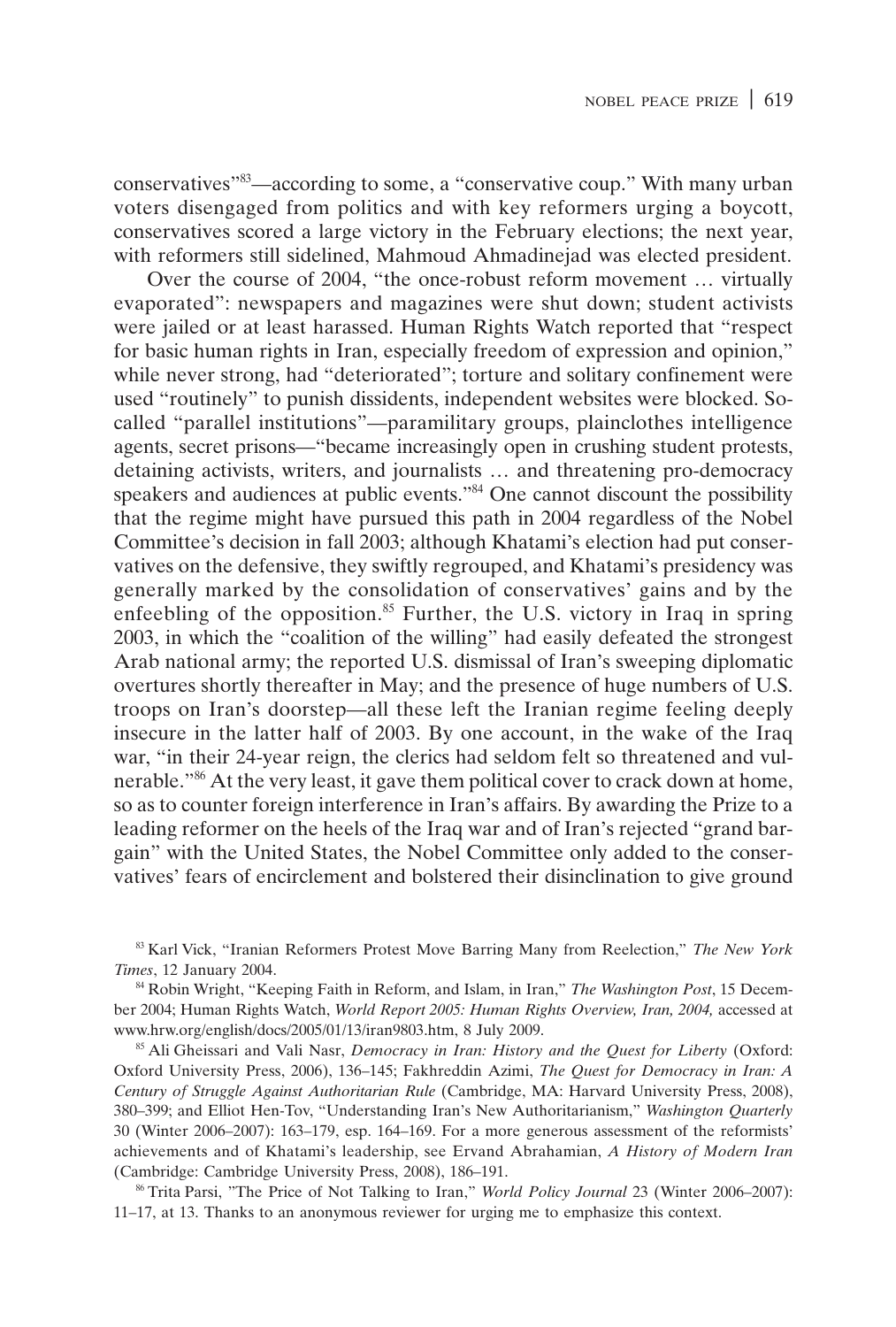to the domestic opposition. There is some evidence that hard-liners understood the Prize precisely in this light, as an attempt to interfere with the upcoming parliamentary elections.<sup>87</sup> It is at least plausible that the Nobel Peace Prize awarded to Shirin Ebadi contributed to, perhaps even sparked, and at least facilitated the crackdown of 2004.

Not only might the Prize have prompted the regime to silence its critics, but the critics seem to have silenced themselves. Amnesty International claims that the 2003 award "contributed to the growth and increasing self-confidence of civil society," but it provides no evidence to substantiate this assertion.<sup>88</sup> In fact, conservative efforts to delegitimize the award as a tool of Western interference succeeded in putting reformers on the defensive.<sup>89</sup> Immediately after the award announcement, a close aide to Khatami told Reuters that Ebadi's winning the Prize was "very good news for every Iranian," but state-run media made little mention of the award, and Khatami himself subsequently dismissed the Peace Prize as "not very important" compared to its counterparts in science and literature.<sup>90</sup> Khatami thereby undercut a fellow reformer, though it is unclear whether this is because Ebadi represented a secularist break with his vision of Iran as still an Islamic republic,<sup>91</sup> or because, ever the cautious politician, he recognized that any effort to use her prize to further the cause of reform would leave him vulnerable to conservative attack and thus politically hamstrung.<sup>92</sup> This has generally been the fate in Iran of criticism originating abroad: nationalist conservatives use it to bludgeon their reformist opponents, and reformers feel compelled to join their opponents in distancing themselves from the West.<sup>93</sup>

The Nobel Committee, like U.S. "democracy promotion" efforts in Iran, has adopted the view that pressure on the regime and moral as well as financial support for liberal Iranian civil society is the most effective way to promote

<sup>87</sup> Mahmood Monshipouri, "The Road to Globalization Runs Through Women's Struggle: Iran and the Impact of the Nobel Peace Prize," World Affairs 167 (Summer 2004): 3–14, at 7.

88 Amnesty International Report 2005, Iran.

<sup>89</sup> For examples of conservative reaction, see Parinoosh Arami and Parisa Hafezi, "No Official Fanfare for Nobel Win in Iran," New Zealand Herald, 11 October 2003; "Gathering Storm over Iranian's Peace Prize," Mercury, 13 October 2003.

 $90$  Arami and Hafezi, "No Official Fanfare"; "Troubled Backdrop for Iranian's Nobel Award," The Financial Times, 11 October 2003; Dan de Luce, "Iran's President Derides Woman Lawyer's Nobel as Unimportant," Guardian, 15 October 2003.

 $91$  For this view, see Ali Gheissari and Vali Nasr, "Iran's Democracy Debate," *Middle East Policy* 11 (Summer 2004): 94–106, at 103–104.

 $92$  For this interpretation of Khatami's presidency on the whole, see Jahangir Amuzegar, "Khatami: A Folk Hero in Search of Relevance," Middle East Policy 11 (Summer 2004): 75–93.

 $93$  For more examples, see Bahman Baktiari and Haleh Vaziri, "Iran: Doubting Reform," Current History 102 (January 2003): 36-39; Jahangir Amuzegar, "Iran's Crumbling Revolution," Foreign Affairs 82 (January/February 2003): 44–57. There is little evidence to support the International Crisis Group's optimism in this regard: see the ICG's "Iran: Discontent and Disarray," Middle East Briefing No. 11, 15 October 2003, 2, accessed at www.crisisgroup.org/library/documents/middle\_east\_north\_ africa/iran\_discontent\_disarray.pdf, 12 October 2009.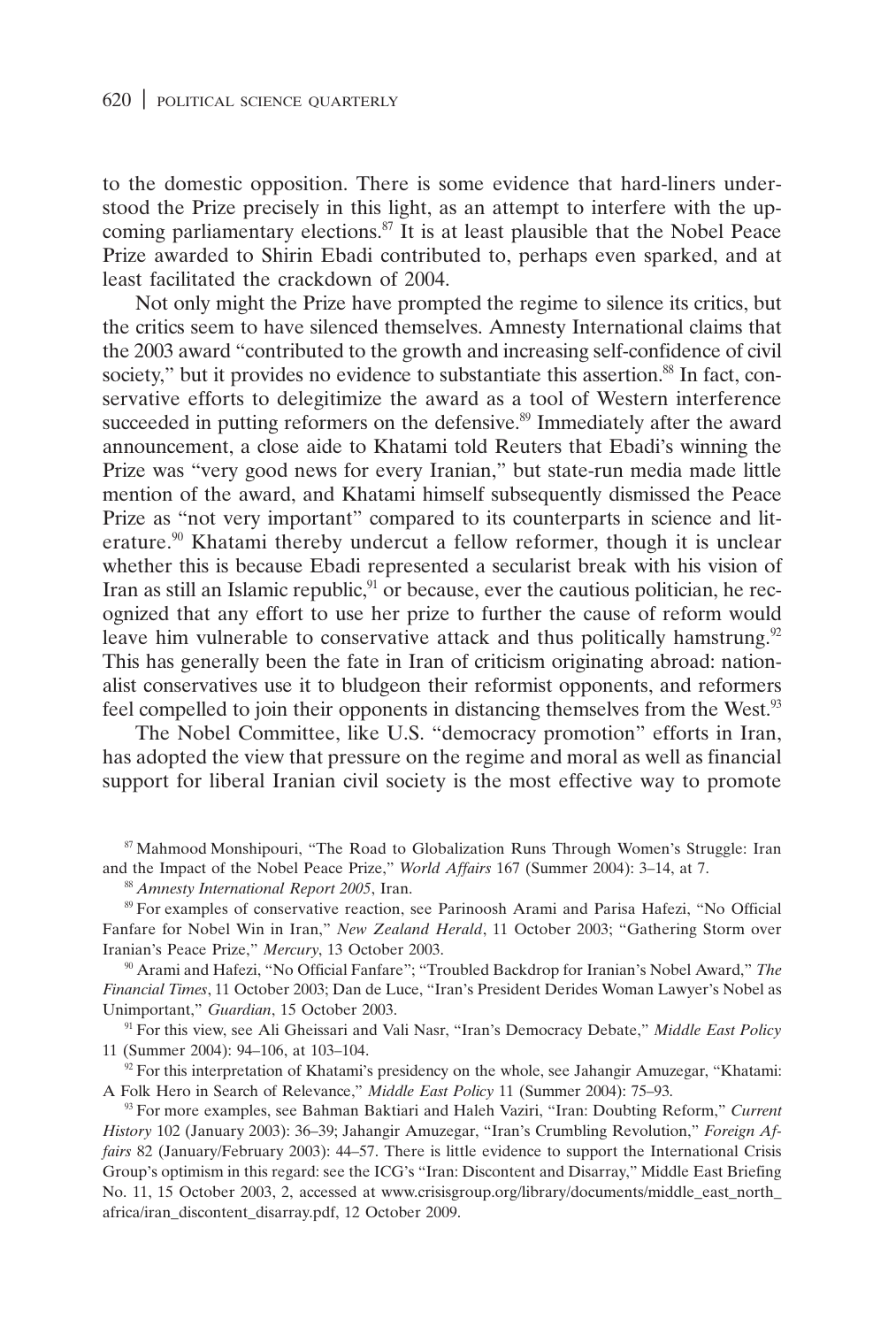change. The aims are well-meaning, but the strategy is misguided. As a Teheran University political scientist explained, "The more pressure the reformists feel especially if the pressure is coming from outside—the greater the negative impact on their capacity to mobilize, especially in domestic politics."<sup>94</sup> Unless they are already very weak, insecure regimes, like Iran's, are more likely to stand firm than to bend, let alone break. Iran's relative isolation from the international community and its oil wealth have insulated hard-liners from much international and domestic pressure, $95$  but the example of Myanmar suggests that even a poor regime normally has the capabilities to impose its will at home. Since 2003, Iran's domestic milieu has become even more repressive, and increased overt U.S. support for reform, epitomized by the establishment of an Iran democracy fund, bears at least some of the blame. By 2007, the regime had undertaken "one of its most ferocious crackdowns on dissent in years" detaining as many as 150,000 for wearing un-Islamic clothing in the spring, arresting women's rights advocates and student protesters, banning news stories on all sensitive topics, closing and forcing underground liberal civil society organizations, and, according to one critic, fostering "an atmosphere of absolute terror." It is revealing that the West's ideological allies in Iran, activists like Shirin Ebadi, are among the U.S. democracy fund's most vociferous critics.<sup>96</sup>

#### **CONCLUSION**

Only the most pollyannaish would expect the Nobel Peace Prize to markedly and directly promote peace, democracy, and human rights. Yet, the award demands a scholarly analysis—partly because it is always accompanied by a media frenzy that presumes the award's significance, but more importantly because both the recipients and their political opponents take the award very seriously and factor it into their calculations.<sup>97</sup> This article presents evidence in abundance that the realist dismissal of such prizes does not accord with the behavior of opposition activists and regime leaders; realists may be right that the Prize is the product of a blinkered liberal internationalism that fails to take into account the realities of power politics, but they are wrong to think that these prizes have no impact on the dynamics of international and especially domestic politics. At the same time, however, this article has found little support for the Prize's advocates' chief hope: that the Prize substantially boosts international media coverage of the recipient and his or her cause.

 $94$  Karl Vick, "Iranian Hard-Liners Block Reform Bill," The Washington Post, 4 June 2003.

<sup>96</sup> Neil MacFarquhar, "Iran Cracks Down on Dissent," The New York Times, 24 June 2007; Negar Azimi, "Hard Realities of Soft Power," New York Times Magazine, 24 June 2007.

 $97$  The sparse existing scholarly literature has rather different purposes than those of this article. See Bulloch, "For Whom Nobel Tolls?"; Richard T. Kinnier, Jerry L. Kernes, Jessie Wetherbe Hayman, Patricia N. Flynn, Elia Simon, and Laura A. Kilian, "Values Most Extolled in Nobel Peace Prize Speeches," Journal of Psychology 141 (November 2007): 581–587.

<sup>&</sup>lt;sup>95</sup> Bayat, Making Islam Democratic, 133.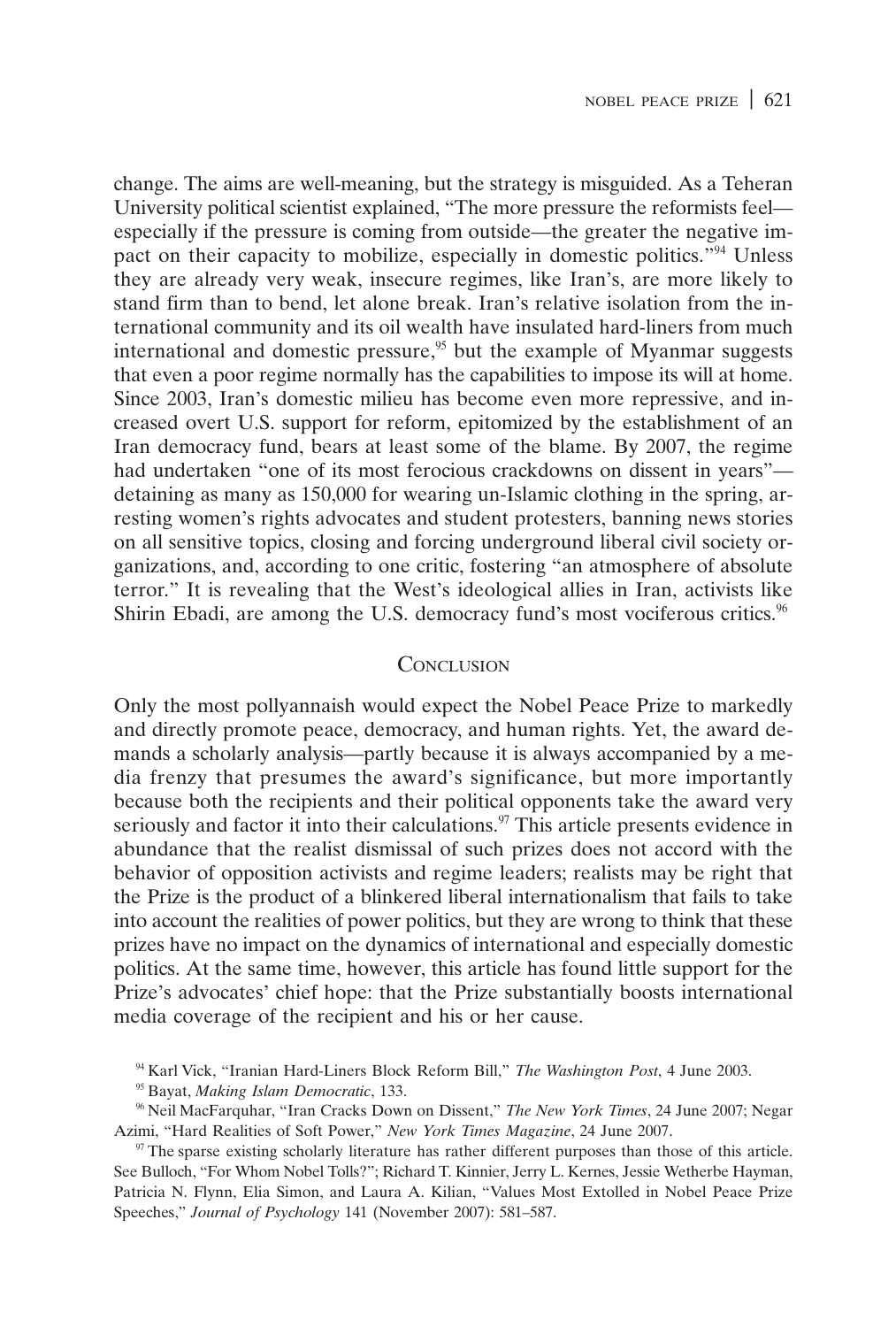More perplexingly, from the standpoint of both realists and Prize advocates, in some circumstances, the awarding of the Nobel Peace Prize has a real effect on politics but to the detriment of human rights and democracy: when awarded to promote domestic change, as it has been more often in recent years, it in fact mobilizes the forces opposed to change and impedes liberalization. At the same time, it often—as the Nobel Committee hopes—boosts the spirits of liberal reformers. The result is to leave these reformers exposed, precisely at the moment when leaders are feeling most vulnerable and thus most likely to apply the state's power to repressive ends. In short, in such cases, the Nobel Peace Prize brings few benefits and substantial costs. The Nobel Committee's intentions are often noble, but the noblest of intentions can result in tragic consequences. That outcomes often depart from actors' intentions is, of course, something that realists have long observed about politics, and so this analysis marries a realist's structural and pessimistic sensibility to a liberal's appreciation of process.

In most recently honoring President Obama, the Nobel Committee clearly hoped to encourage his administration to further distance itself from the unilateralist tendencies, confrontational bearing, dismissive rhetoric, and disengaged posture of the George W. Bush years. Whether the Prize will have this effect remains to be seen, but, as this article's analysis might suggest, there is reason for skepticism. Obama is hardly a vulnerable liberal activist in an authoritarian regime, but he must worry about how his Peace Prize will reverberate in America's domestic politics. To those (more conservative) Americans less enthralled with Obama, the Peace Prize may be seen as a warning sign that Obama perhaps shares the Nobel Committee's international agenda (ultra-liberal, as they see it) and perhaps cares more deeply about advancing the common interests of the international community than about promoting the interests of the United States. The Nobel Peace Prize may thus prove a political liability for Obama and may compel him, in a political environment still deeply shaped by the legacy of September 11, to take steps to counteract the impression that he is some internationalist peacenik. Rather than release his inner dove, the Nobel Peace Prize may force him to brandish his public hawk. He may even feel required to part ways with the international community just to bolster his credentials as a defender of American interests.<sup>98</sup> If this comes to pass, the Nobel Peace Prize may once again help produce a world at odds with the Committee's intent and vision.

Insofar as the Nobel Peace Prize rewards accomplishment, it can be welcomed for its performative value, reproducing and thereby reaffirming liberal ideals. But insofar as the Prize is bestowed for actors' aspirations and insofar as it seeks to promote democratic political change, winners beware.\*

<sup>98</sup> This paragraph draws on Ronald Krebs, "Winning the Prize, Losing the Peace," The Washington Post, 11 October 2009.

\* For helpful comments on earlier versions of this article, the author is grateful to David Edelstein, Aaron Rapport, and the anonymous reviewers for PSQ. Thanks to Aaron Rapport for excellent research, without which this article would not have been possible. For financial support of this research, the author acknowledges the McKnight Foundation through the University of Minnesota.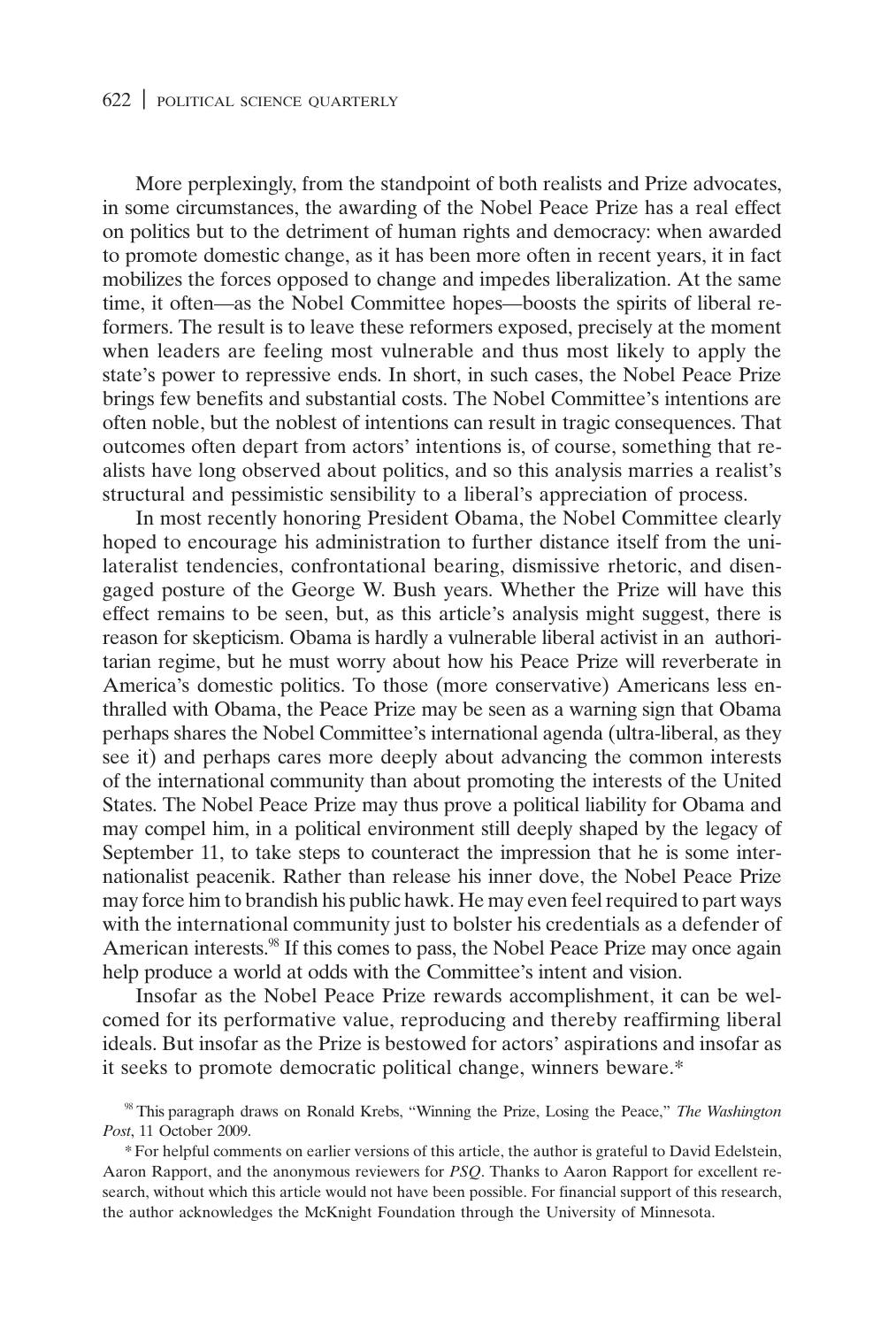## APPENDIX

### Nobel Peace Prize Winners, 1901–2009

| Year <sup>a</sup> | Winner <sup>b</sup>                                                   | Category <sup>c</sup> | Accomplishment or<br>Aspiration? |
|-------------------|-----------------------------------------------------------------------|-----------------------|----------------------------------|
| 1901              | Henry Dunant                                                          | H                     | Accomplishment                   |
| 1901              | Frédéric Passy                                                        | P/D                   | Aspiration                       |
| 1902              | Élie Ducommun                                                         | P/D                   | Aspiration                       |
| 1902              | Albert Gobat                                                          | P/D                   | Aspiration                       |
| 1903              | <b>Randal Cremer</b>                                                  | P/D                   | Aspiration                       |
| 1904              | Institute of International Law                                        | ORG-P/D               | Aspiration                       |
| 1905              | Bertha von Suttner                                                    | P/D                   | Aspiration                       |
| 1906              | <b>Theodore Roosevelt</b>                                             | PP                    | Accomplishment                   |
| 1907              | Ernesto Teodoro Moneta                                                | P/D                   | Aspiration                       |
| 1907              | Louis Renault                                                         | P/D                   | Aspiration                       |
| 1908              | Klas Pontus Arnoldson                                                 | P/D                   | Aspiration                       |
| 1908              | <b>Fredrik Baier</b>                                                  | P/D                   | Aspiration                       |
| 1909              | Auguste Beernaert                                                     | P/D                   | Aspiration                       |
| 1909              | Paul Henri d'Estournelles de Constant                                 | P/D                   | Aspiration                       |
| 1910              | Permanent International Peace Bureau                                  | ORG-P/D               | Aspiration                       |
| 1911              | <b>Tobias Asser</b>                                                   | P/D                   | Aspiration                       |
| 1911              | <b>Alfred Fried</b>                                                   | P/D                   | Aspiration                       |
| 1912              | Elihu Root                                                            | <b>PP</b>             | Accomplishment                   |
| 1913              | Henri La Fontaine                                                     | P/D                   | Aspiration                       |
| 1917              | International Committee of the Red Cross                              | ORG-H                 | Accomplishment                   |
| 1919              | <b>Woodrow Wilson</b>                                                 | P/D                   | Aspiration                       |
| 1920              | Léon Bourgeois                                                        | P/D                   | Aspiration                       |
| 1921              | <b>Hjalmar Branting</b>                                               | P/D                   | Accomplishment                   |
| 1921              | Christian Lange                                                       | P/D                   | Aspiration                       |
| 1922              | <b>Fridtjof Nansen</b>                                                | н                     | Accomplishment                   |
| 1925              | Sir Austen Chamberlain                                                | PP                    | Accomplishment                   |
| 1925              | Charles G. Dawes                                                      | <b>PP</b>             | Accomplishment                   |
| 1926              | Aristide Briand                                                       | P/D                   | Accomplishment                   |
| 1926              | Gustav Stresemann                                                     | P/D                   | Accomplishment                   |
| 1927              | Ludwig Quidde                                                         | P/D                   | Aspiration                       |
| 1927              | Ferdinand Buisson,                                                    | P/D                   | Aspiration                       |
| 1929              | Frank B. Kellogg                                                      | P/D                   | Aspiration                       |
| 1930              | Nathan Söderblom                                                      | P/D                   | Aspiration                       |
| 1931              | Jane Addams                                                           | P/D                   | Aspiration                       |
| 1931              | Nicholas Murray Butler                                                | P/D                   | Aspiration                       |
| 1933              | Sir Norman Angell                                                     | P/D                   | Aspiration                       |
| 1934              | Arthur Henderson                                                      | P/D                   | Aspiration                       |
| 1935              | Carl von Ossietzky                                                    | DC                    | Aspiration                       |
| 1936              | Carlos Saavedra Lamas                                                 | P/D                   | Accomplishment                   |
| 1937              | <b>Robert Cecil</b>                                                   | P/D                   | Accomplishment                   |
| 1938              | Nansen International Office for Refugees                              | ORG-H                 | Accomplishment                   |
| 1944              | International Committee of the Red Cross                              | ORG-H                 | Accomplishment                   |
| 1945              | Cordell Hull                                                          | P/D                   | Aspiration                       |
| 1946              | Emily Greene Balch                                                    | P/D                   | Accomplishment                   |
| 1946              | John R. Mott                                                          | P/D                   | Accomplishment                   |
| 1947              | Friends Service Council, American<br><b>Friends Service Committee</b> | ORG-H                 | Accomplishment                   |
| 1949              | Lord Boyd Orr                                                         | H                     | Accomplishment                   |

(Continued)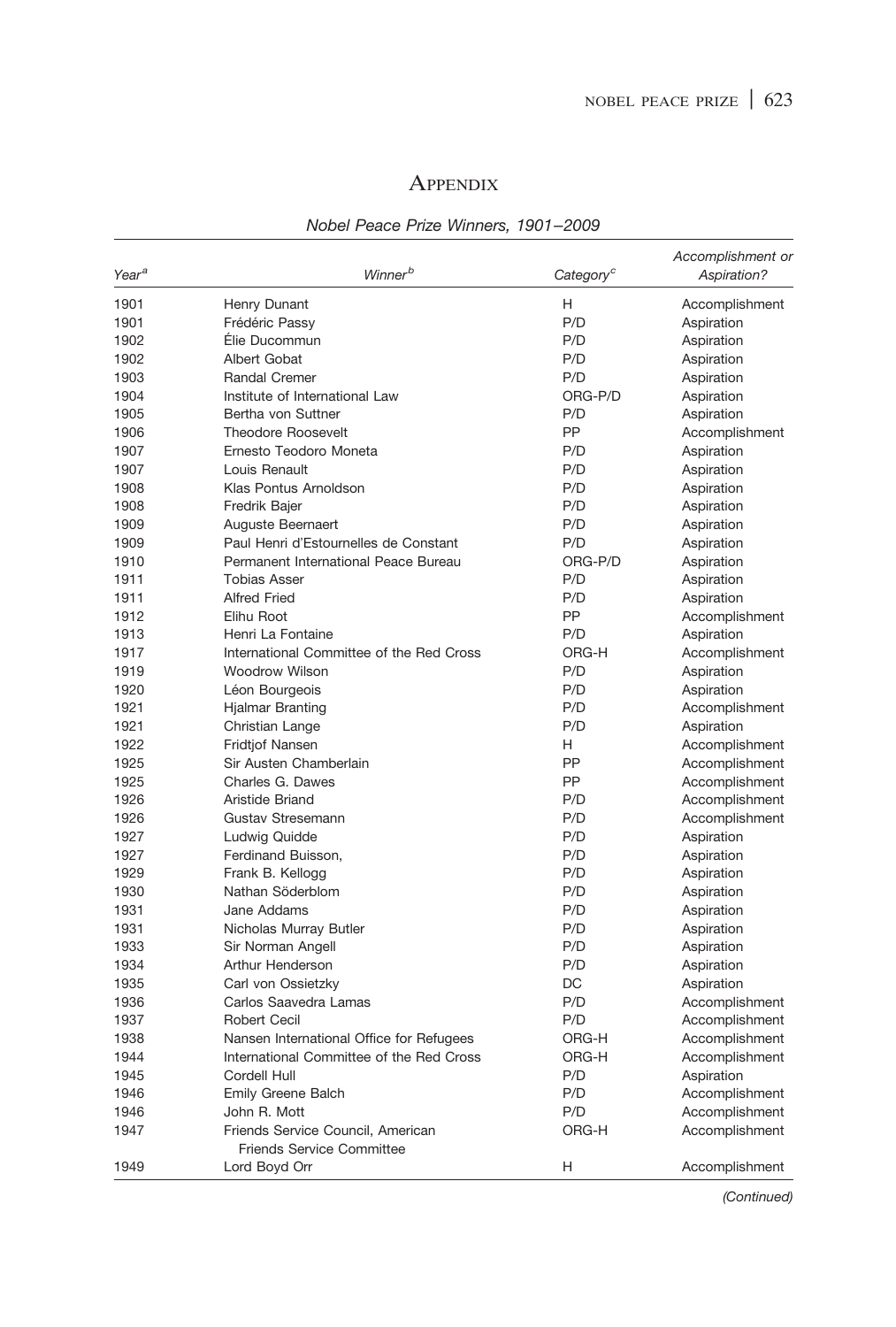| Year <sup>a</sup> | Winner <sup>b</sup>                                                        | Category <sup>c</sup> | Accomplishment or<br><b>Aspiration?</b> |
|-------------------|----------------------------------------------------------------------------|-----------------------|-----------------------------------------|
| 1950              | Ralph Bunche                                                               | <b>PP</b>             | Accomplishment                          |
| 1951              | Léon Jouhaux                                                               | P/D                   | Accomplishment                          |
| 1952              | <b>Albert Schweitzer</b>                                                   | H                     | Accomplishment                          |
| 1953              | George C. Marshall                                                         | P/D                   | Accomplishment                          |
| 1954              | Office of the United Nations High<br><b>Commissioner for Refugees</b>      | ORG-H                 | Accomplishment                          |
| 1957              | Lester Bowles Pearson                                                      | PP                    | Accomplishment                          |
| 1958              | Georges Pire                                                               | H                     | Accomplishment                          |
| 1959              | Philip Noel-Baker                                                          | P/D                   | Aspiration                              |
| 1960              | Albert Lutuli                                                              | DC                    | Aspiration                              |
| 1961              | Dag Hammarskjöld                                                           | <b>PP</b>             | Aspiration                              |
| 1962              | Linus Pauling                                                              | P/D                   | Aspiration                              |
| 1963              | International Committee of the Red Cross,<br>League of Red Cross Societies | ORG-H                 | Accomplishment                          |
| 1964              | Martin Luther King Jr.                                                     | DC                    | Accomplishment                          |
| 1965              | United Nations Children's Fund                                             | ORG-H                 | Accomplishment                          |
| 1968              | René Cassin                                                                | H                     | Accomplishment                          |
| 1969              | International Labour Organization                                          | ORG-H                 | Accomplishment                          |
| 1970              | Norman Borlaug                                                             | H                     | Accomplishment                          |
| 1971              | <b>Willy Brandt</b>                                                        | PP                    | Accomplishment                          |
| 1973              | Henry Kissinger                                                            | <b>PP</b>             | Accomplishment                          |
| 1973              | Le Duc Tho                                                                 | PP                    | Accomplishment                          |
| 1974              | Seán MacBride                                                              | H                     | Accomplishment                          |
| 1974              | Eisaku Sato                                                                | $P/D$ ; $PP$          | Accomplishment                          |
| 1975              | Andrei Sakharov                                                            | $P/D$ ; H             | Aspiration                              |
| 1976              | <b>Betty Williams</b>                                                      | DC                    | Aspiration                              |
| 1976              | Mairead Corrigan                                                           | DC                    | Aspiration                              |
| 1977              | Amnesty International                                                      | H.                    | Accomplishment                          |
| 1978              | Anwar al-Sadat                                                             | <b>PP</b>             | Accomplishment                          |
| 1978              | Menachem Begin                                                             | PP                    | Accomplishment                          |
| 1979              | <b>Mother Teresa</b>                                                       | H                     | Accomplishment                          |
| 1980              | Adolfo Pérez Esquivel                                                      | H                     | Aspiration                              |
| 1981              | Office of the United Nations High<br>Commissioner for Refugees             | ORG-H                 | Accomplishment                          |
| 1982              | Alva Myrdal                                                                | P/D                   | Accomplishment                          |
| 1982              | Alfonso García Robles                                                      | P/D                   | Accomplishment                          |
| 1983              | Lech Walesa                                                                | DC                    | Accomplishment                          |
| 1984              | Desmond Tutu                                                               | DC                    | Aspiration                              |
| 1985              | International Physicians for the<br>Prevention of Nuclear War              | P/D                   | Aspiration                              |
| 1986              | Elie Wiesel                                                                | O                     | Accomplishment                          |
| 1987              | Oscar Arias Sánchez                                                        | PP                    | Aspiration                              |
| 1988              | United Nations Peacekeeping Forces                                         | ORG-P/D               | Accomplishment                          |
| 1989              | The 14th Dalai Lama                                                        | DC                    | Aspiration                              |
| 1990              | Mikhail Gorbachev                                                          | P/D                   | Accomplishment                          |
| 1991              | Aung San Suu Kyi                                                           | DC                    | Aspiration                              |
| 1992              | Rigoberta Menchú Tum                                                       | DC                    | Aspiration                              |
| 1993              | Nelson Mandela                                                             | DC                    | Aspiration                              |
| 1993              | F.W. de Klerk                                                              | DC                    | Aspiration                              |
| 1994              | Yasser Arafat                                                              | PP.                   | Aspiration                              |
| 1994              | <b>Shimon Peres</b>                                                        | PP                    | Aspiration                              |

#### Appendix Continued

(Continued)